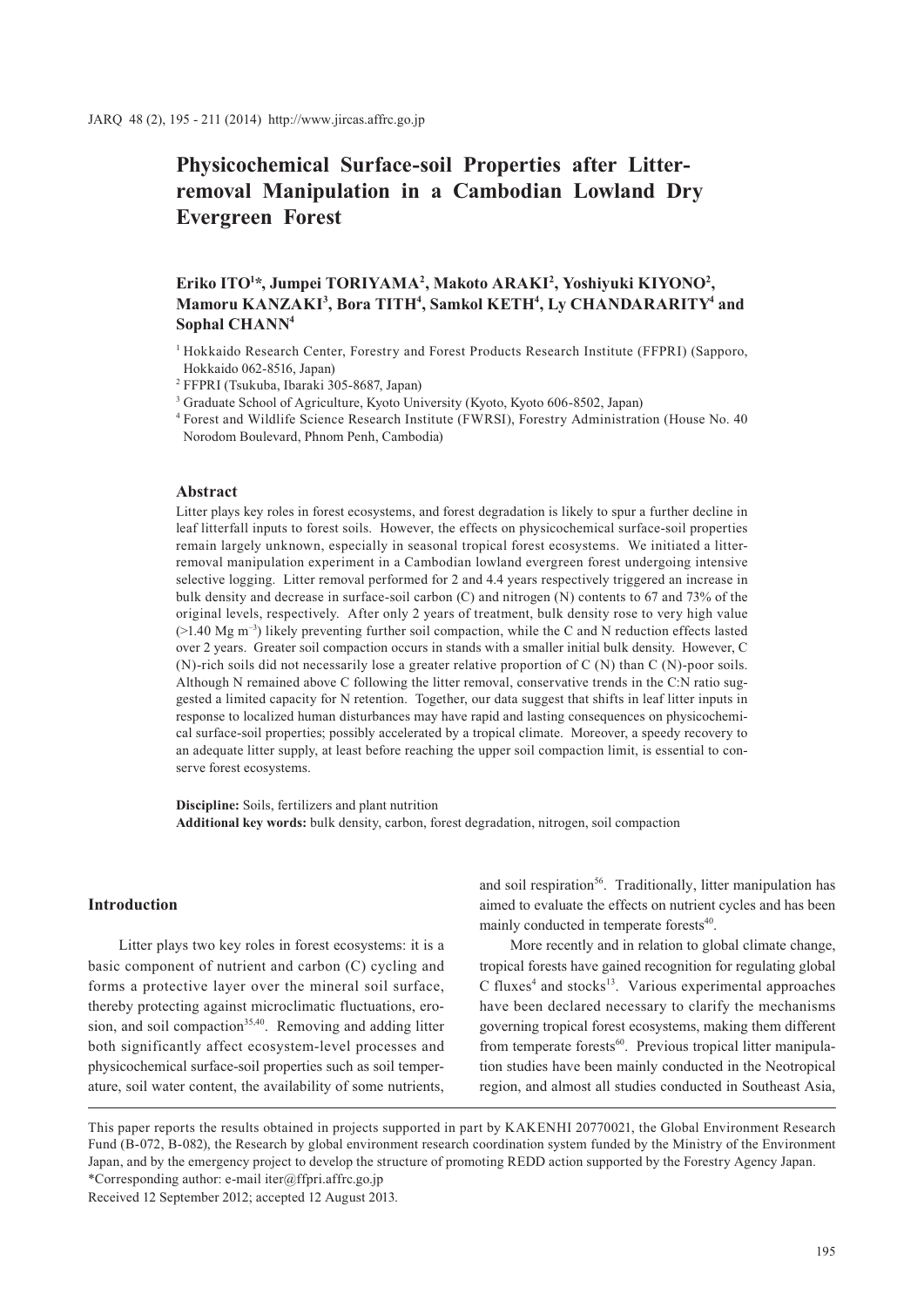with a few exceptions, have aimed to assess the effects on seed germination, seedling emergence, and survival $40,56$ . Accordingly, Asian tropical studies have rarely been included in pantropical research syntheses, other than in a few examples from Thailand<sup>36</sup>.

A large area of seasonal tropical forest remains in Cambodia compared to other countries in the Indochina Peninsula, even under increasing deforestation pressure $8-10$ . In particular, Cambodian lowland dry evergreen forest has unique biodiversity $^{61}$  and scarcity, because it has disappeared from other countries of the Indochina Peninsula due to the impact of human development<sup>46</sup>. Moreover, the lowland dry evergreen forest is eco-hydrologically unique due to the abundant groundwater supplied from a large area of the watershed<sup>2,3,29</sup>. By utilizing the groundwater resources stored in a thick soil layer  $(>10 \text{ m deep})^{30}$ , year-round active stand transpiration is realized in these forests<sup>6</sup> even in a highly seasonal environment characterized by a 6-month dry season<sup>28</sup>. There is an urgent need to clarify the influence of anthropogenic change in the lowland dry evergreen forest ecosystem, potentially governed by unique C, nutrient, and water cycles.

Nevertheless, Cambodian ecological data have been lacking in this area for historical reasons. Despite recent intensive investigations into Cambodian forest ecosystems $39$ , especially concerning forest  $\text{soil}^{47-49}$ , groundwater resource capacity<sup>2,29,51</sup>, and tree biomass C stock<sup>20,38</sup>, the linkage between above- and belowground C stock information remains scant<sup>19,53</sup>. Additionally, information on the effects of forest changes on soil properties mainly concern land-use conversion (e.g. rubber plantations)<sup>50</sup>, and studies examining the effects of forest degradation are extremely limited.

Accordingly, in this study, we aimed to clarify the effects of litterfall depletion, likely driven by forest degradation, on physicochemical surface-soil properties using litter-removal manipulation in a Cambodian lowland evergreen forest. We also aimed to provide basic data for litter supply, standing floor litter, and soil properties under natural forest conditions to improve the process model for describing C, nutrient, and water dynamics in the ecosystem; both under present conditions, under those of near-future deforestation and/or forest degradation, and those of future global climate change. An improved process model would enable the  $CO<sub>2</sub>$ emission rate from forest soils during forest degradation to



**Fig. 1. Location of the study area and a vegetation map of Cambodia** The vegetation map (2002) was provided by the Cambodia forestry administration and the Japan International Cooperation Agency (JICA).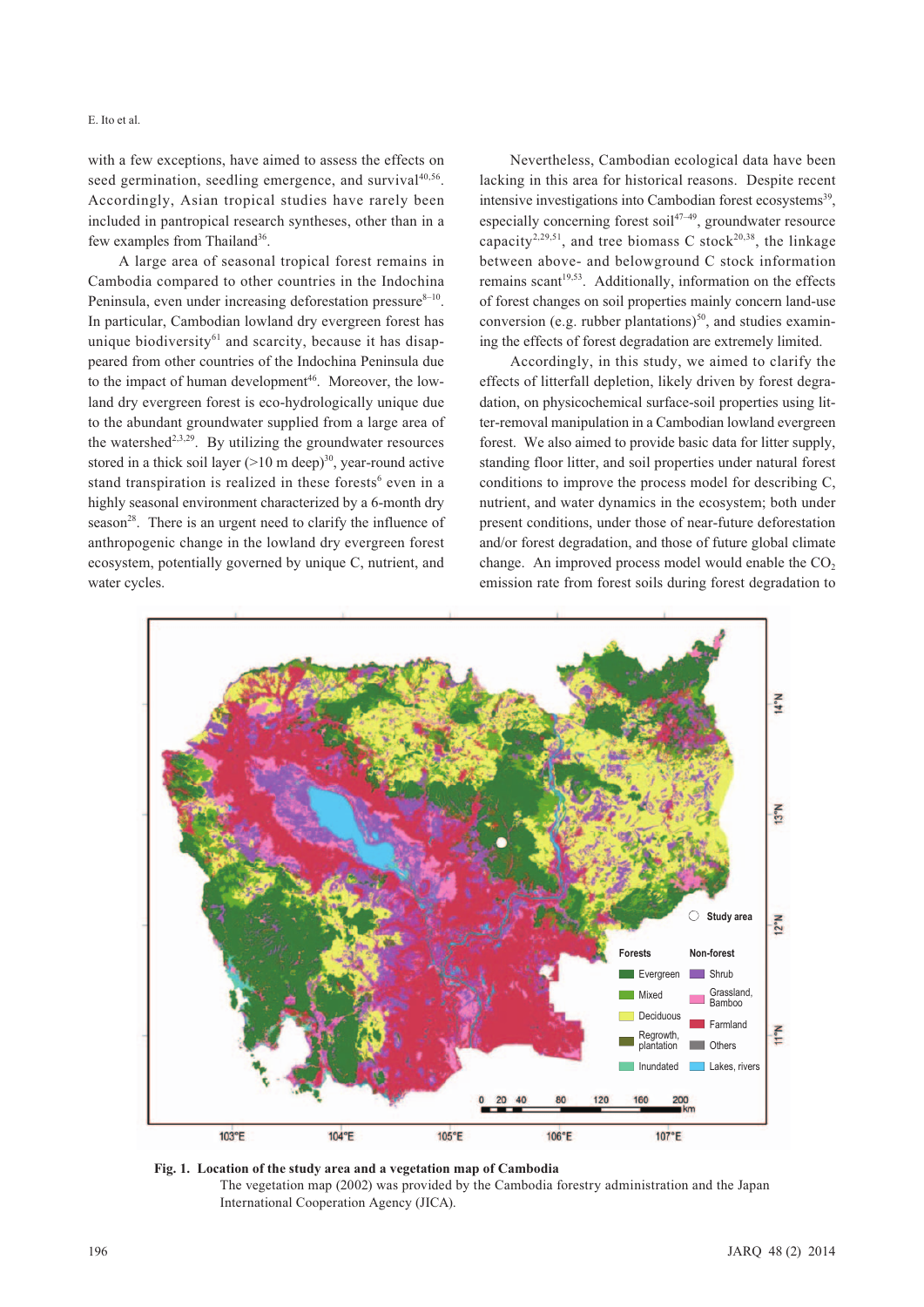be predicted more reliably, as part of a scheme to help reduce emissions from deforestation and forest degradation in developing countries  $(REDD)^{11}$ .

The study objectives included to quantify litterfall and its species composition, provide basic information on the chemical properties of the litter component, characterize the chemical soil properties in terms forest floor litter conditions in the Cambodian lowland evergreen forest, and determine the extent to which litter supply limitation influences physicochemical soil properties by examining litter-removal treatments over >2 years.

# **Study Site**

The study site was located in Kampong Thom Province, central Cambodia (12°76'N, 105°48'E; Fig. 1). This is a lowland dry evergreen forest covering a flat and gently rolling alluvial plain, with an elevation of 60–100 m a.s.l. The dry evergreen forest in Kampong Thom is one of the last remaining lowland evergreen forests on the Indochina Peninsula. The top-layered trees at the study site were *Dipterocarpus costatus* C.F. Gaertn. and *Anisoptera costata* Korth. (Dipterocarpaceae)<sup>34,46</sup>, which are undergoing rapid degradation due to intensive illegal logging. Almost all trees more than 60 cm in diameter at breast height (DBH) along logging roads have been logged in the area. The logging density was 5.4 trees ha<sup>-1</sup> year<sup>-1</sup> from November 2006 to March 2008 (Furuya et al., personal correspondence).

The subtropical climate of the research area is governed by two monsoons: the cool and dry northeastern monsoon from November to March and the humid southwestern monsoon from May to October<sup>16</sup>. In 2004, the annual precipitation was >1542.8 mm at the nearest meteorological observation site (data were lacking from 1 January to 25 April) and 1434.4–1565.4 mm at another station located within a 30 km radius. Over 90% of precipitation occurs during the rainy season. The monthly average temperatures ranged from 26.8 to 30.2°C in 200316.

The geology of the region is characterized extensively as quaternary sedimentary rock $58$ , and topsoils are generally slightly coarser than deeper layers<sup>47</sup>. Soils in the dry evergreen forest are typically sandy Acrisols, characterized by acidity, low base saturation, the translocation of clay, and low CEC/clay, and classified as Haplic Acrisols (Alumic, Profondic) and Kanhaplic Haplustult in the World Reference Base system and US Soil Taxonomy System, respectively $47,48$ .

## **Methods**

## **1. Experimental litter-removal plots**

The litter-removal experiment was conducted in 12 plots within a 100 m  $\times$  1.8-km rectangle; characterized by

gently undulating topography. Each plot comprised a pair of two subplots, each with an area of  $50 \times 50$  cm and designated as litter-removal (LR) and control (CTRL) respectively. Each pair of LR and CTRL subplots was located within a radius of 2 m in an undisturbed area of similar microtopography. Among the 12 plots, 8 were inside stands with tall dipterocarp trees, whereas 4 were located in stands without any dipterocarp trees; within a radius of 20 m of each subplot. The major tree species in each plot are listed in Appendix 1. At a distance of 20 m from plots 5–8, a 2 m-depth soil profile investigation was conducted in May 2003. Details and a comparative study of the soil profile have been reported elsewhere and described as DEF1<sup>47</sup>, KH- $E1^{48}$ , KPT $2^{51}$ , and one of the four profiles of EFS over sedimentary rocks<sup>53</sup>.

## **2. Litter-removal treatment for LR subplots**

Treatments were carried out in the LR subplots over 53 and 24 months in plots 1–4 (October 2004–February 2009) and 5–12 (March 2007–February 2009) respectively. Litter was removed by hand three times per month, then ovendried, sorted (leaves of tall dipterocarp, dominant, and other tree species, branches, and reproductive organs), and weighed. The litter samples collected from plots 1–4 and 5–12 were mistakenly each combined into single samples. For plots 9–12, the litter samples were treated separately.

## **3. Litter sampling and analysis for CTRL subplots**

Forest floor litter was collected from CTRL subplots at the end of February 2009 prior to the surface-soil sampling described below, during the late phase of the leaf shedding season, hence a relatively large amount of standing litter was expected. The litter samples were oven-dried, sorted [litter (L-) layer, fermenting (F-) layer, branches, and reproductive organs], and weighed. The litter layer was further divided into leaves of tall and potentially logged tree species (hereafter, "overstory-logged"; e.g. *Dipterocarpus costatus*, *Anisoptera costata*, *Sindora siamensis*), tall rarely logged tree species ("overstory-unlogged"; e.g. *Irvingia malayana*, *Myristica iners*), and the other mid- or lower-layer component species (understory).

The total C and nitrogen (N) contents of litter samples were determined using an elemental analyzer (vario Max; Elementar, Hanau, Germany). For some overstory and major understory species, the C and N contents of fresh leaf litter were measured separately. Litter layer samples of other species and F-layer leaf particle samples were combined for each plot, while branch samples from plots 1–4, 5–8, and 9–12 were combined, as were reproductive organ samples from all plots. Fine-root, coarse-root, and organicmatter samples from the LR subplots and CTRL subplots of plots 1–4, 5–8, and 9–12 were combined, while coarse-root samples from the LR subplots and CTRL subplots of plots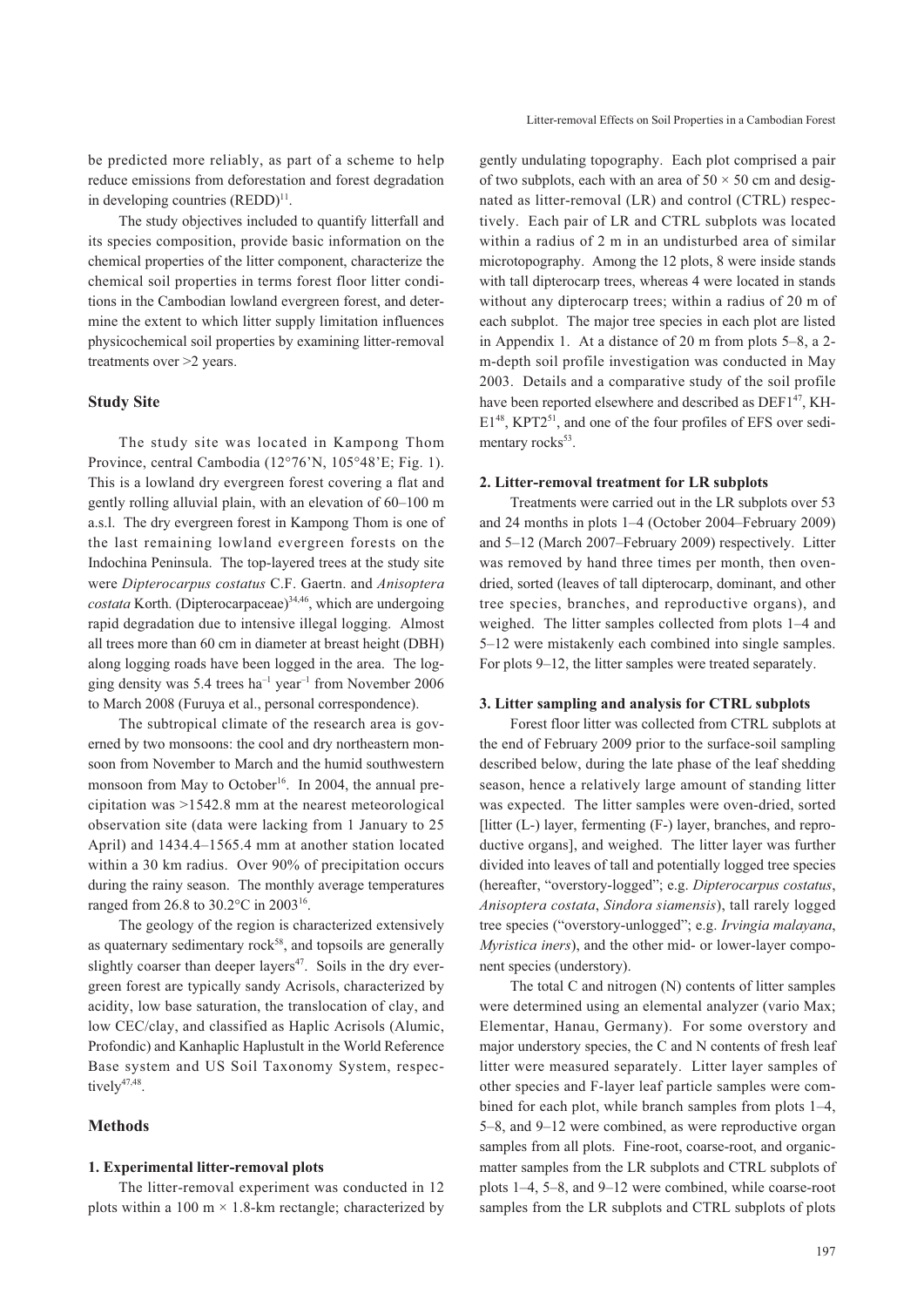9–12 were combined due to insufficient sample amounts (Appendix 2).

The C supply for the LR subplots and the C stock in the forest floor of the CTRL subplots were determined by multiplying the C content and litter mass of each litter part. The C stock was also obtained. Owing to missing data for the LR branch samples, the total C supply was underestimated in all plots. The leaf-litter C supply in plot 11 was also underestimated due to a missing litter sample for the period from 10–20 December, 2008.

# **4. Surface-soil sampling and analysis for LR and CTRL subplots**

Three surface mineral soil cores (0–5 cm deep) were collected from each LR and CTRL subplot using a 100-cm<sup>3</sup> steel cylinder at the end of February 2009 and during the late dry season. All 72 soil cores were collected on the same day and each soil sample core was treated separately throughout the sample preparation and physicochemical analyses. Each soil sample core was weighed, then spread out and dried inside in the open air. After air-drying, each soil core sample was sieved through a 2-mm sieve and divided into fine mineral soil (diameter < 2 mm), stones, fine roots (diameter  $\leq$  2 mm), coarse roots (diameter  $\geq$  2 mm), and organic particles. Each sample was then ovendried (105°C, 24 h) and weighed.

The bulk density of each soil core sample was calculated as the oven-dried weight of fine soil material per volume. Volumetric soil water content was calculated using the fresh and oven-dried weights of fine soil, whereupon the gravimetric soil water content was calculated from these measurements.

Total C and N contents were determined for mineral soil, fine roots, coarse roots, and organic particles using the vario Max Elementar. The C and N contents of the mineral soil in each sample core were measured separately, whereas the roots and organic particles in the mineral soil samples from plots A, B, and C were combined to obtain analyzable sample amounts (Appendix 2).

Mass-based soil C stock was obtained for comparison between LR and CTRL plots. Soil C stocks in CTRL plots were calculated by multiplying the C content and bulk density (i.e. a depth-based approach). In the LR plots, soil C stocks were adjusted according to the difference in mass of the soil mineral fraction between LR and CTRL plots<sup>52</sup>. C stocks in the coarse roots, fine roots, and organic particles were evaluated as non-soil belowground C stock. Total belowground C stock was obtained as the sum of soil and non-soil C stock.

## **5. Statistical analysis**

To compare the mean soil properties between LR and CTRL plots, a randomized split plot design with three repli-

cates (soil cores) was used. A repeated measures analysis of variance (ANOVA) was conducted for soil properties with plots as a subject term, treatments (LR or CTRL) as a within-subject treatment term, and their interactions as a random effect term. Tukey's honestly significant difference (HSD) tests were used to distinguish significant differences at  $P < 0.05$ . To assess relationships among litter layer and soil variables collected for each CTRL subplot, we calculated the Pearson product–moment correlations. Relationships among soil and non-soil variables for each soil core collected from both CTRL and LR plots were also investigated using Pearson's correlations. In all cases, we checked for nonlinear relationships and transformed data using *ln* transformations as necessary using a significance threshold of  $P = 0.05$ . Linear regression analysis was used to assess whether the relative difference in soil properties (soil bulk density, soil C content, and soil N content) between the CTRL and LR plots correlated with soil properties in the CTRL plot. All statistical analysis was conducted using JMP ver. 6.0.3 (SAS Institute Inc., Cary, NC, USA).

# **Results**

## **1. Forest floor C stock and litter fall C supply**

The forest floor C stock in CTRL plots averaged 3.09  $\pm$  1.12 Mg C ha<sup>-1</sup> (Table 1), whereby the L-layer, F-layer, branches, and reproductive organs contributed 34, 15, 47, and 4%, respectively, of the total forest floor C stock.

The variation in forest floor C stock was mainly due to variation in branch C stock (1.63  $\pm$  1.21 Mg C ha<sup>-1</sup>; Table 1), which coincided with a strong correlation between the forest floor C stock and the branch C stock  $(P \le 0.0001)$ : Table 2a). As for leaf litter, less variation was found in the C stock of the understory species in the L-layer  $(0.56 \pm 0.18)$  $Mg$  C ha<sup>-1</sup>), while much of the variation was found in the C stock sourced from overstory tree species  $(0.42 \pm 0.44)$  Mg C ha–1; Table 1). The L-layer C stocks were correlated with C stocks in leaves of the overstory-logged species and C stocks of the reproductive organs ( $P < 0.01$ ). However, C stocks in the reproductive organs were also correlated with C stocks in leaves of overstory-logged species (Table 2a). The correlation coefficients between L- and F-layer C stocks were negative, but not significantly (Table 2a).

The mean annual C supply via leaf litterfall for the LR subplots ranged from 1.9 to 4.5 Mg C ha<sup>-1</sup>, while those via total litterfall ranged from 1.9 to 5.6 Mg C ha<sup>-1</sup> (Appendix 3). The annual total leaf-litter supply varied less compared to the leaf-litter supply divided into three categories (overstory-logged, overstory-unlogged, and understory). A total of  $29 \pm 10$  and  $11 \pm 9\%$  of annual leaf-litter C supply for the LR subplots corresponded to L- and F-layer C stocks, respectively, in the CTRL subplots.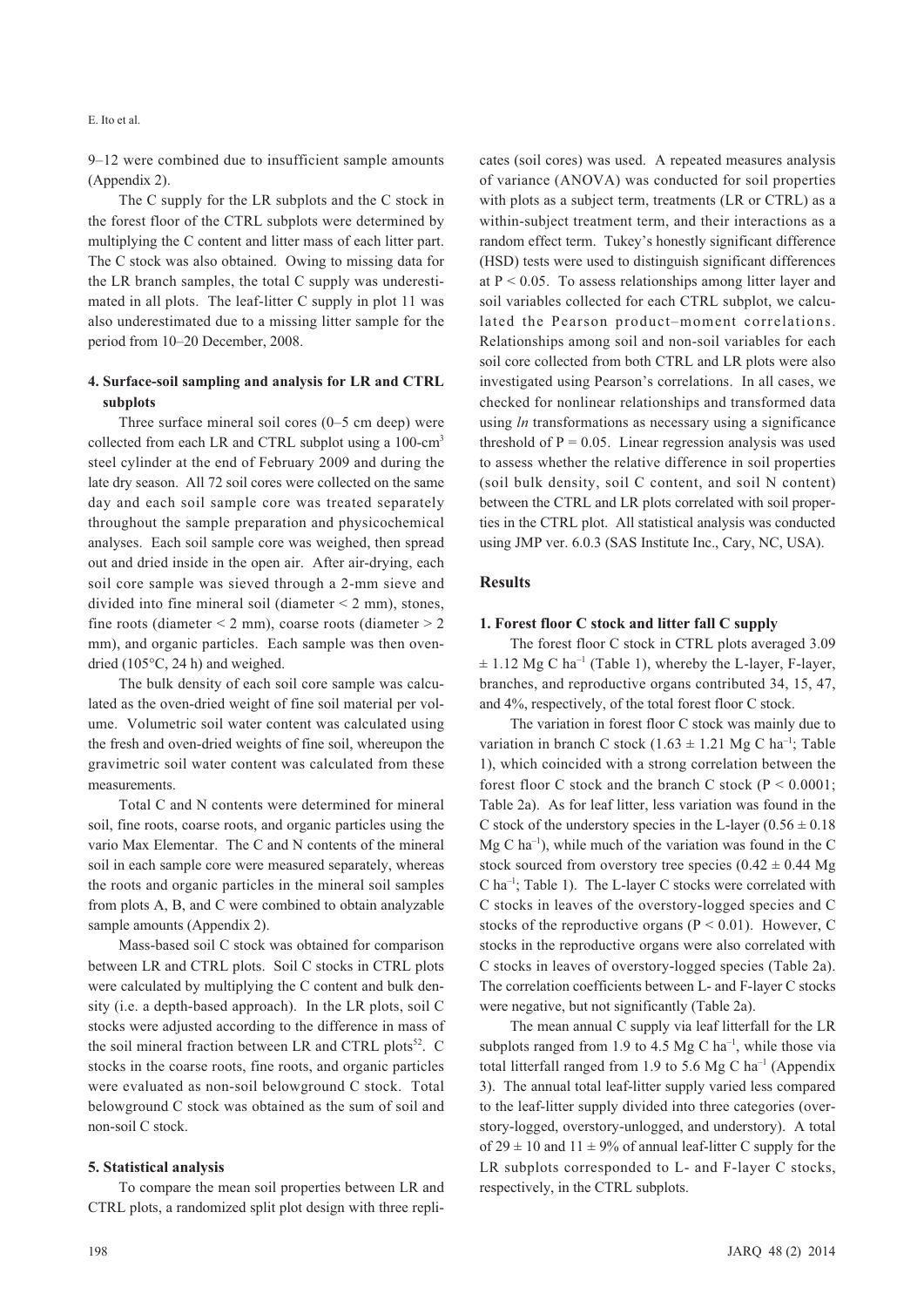|       |                 |                 |                 |                 | Forest floor components $[Mg C ha^{-1}]$ |                 |                 |                 |                 |
|-------|-----------------|-----------------|-----------------|-----------------|------------------------------------------|-----------------|-----------------|-----------------|-----------------|
|       |                 |                 | L layer         |                 |                                          | F-layer         | <b>Branches</b> | Reproductive    | Total           |
|       | Overstory-      | Overstory-      | Total           |                 | Total                                    |                 |                 | organs          | forest floor    |
| Plot  | logged          | unlogged        | Overstory       | Understory      | L-layer                                  |                 |                 |                 |                 |
|       | 0.83            | 0.00            | 0.83            | 0.50            | 1.32                                     | 0.14            | 2.51            | 0.39            | 4.36            |
| 2     | 0.42            | 0.00            | 0.42            | 0.40            | 0.82                                     | 0.11            | 0.57            | 0.13            | 1.63            |
| 3     | 0.66            | 0.00            | 0.66            | 0.67            | 1.33                                     | 0.30            | 1.23            | 0.25            | 3.12            |
| 4     | 1.31            | 0.00            | 1.31            | 0.33            | 1.64                                     | 0.08            | 0.84            | 0.58            | 3.14            |
| 5     | 0.12            | 0.00            | 0.12            | 0.60            | 0.72                                     | 0.17            | 3.12            | 0.00            | 4.00            |
| 6     | 0.10            | 0.00            | 0.10            | 0.74            | 0.84                                     | 0.34            | 3.91            | 0.00            | 5.09            |
| 7     | 0.36            | 0.00            | 0.36            | 0.31            | 0.67                                     | 0.15            | 1.80            | 0.00            | 2.62            |
| 8     | 0.19            | 0.00            | 0.19            | 0.78            | 0.97                                     | 0.41            | 2.89            | 0.01            | 4.28            |
| 9     | 0.00            | 1.00            | 1.00            | 0.35            | 1.34                                     | 0.54            | 0.56            | 0.00            | 2.44            |
| 10    | 0.00            | 0.06            | 0.06            | 0.82            | 0.87                                     | 0.94            | 0.41            | 0.00            | 2.23            |
| 11    | 0.00            | 0.00            | 0.00            | 0.57            | 0.57                                     | 0.49            | 1.42            | 0.00            | 2.49            |
| 12    | 0.00            | 0.00            | 0.00            | 0.63            | 0.63                                     | 0.71            | 0.32            | 0.00            | 1.66            |
| Total | $0.33 \pm 0.41$ | $0.09 \pm 0.29$ | $0.42 \pm 0.44$ | $0.56 \pm 0.18$ | $0.98 \pm 0.35$                          | $0.37 \pm 0.27$ | $1.63 \pm 1.21$ | $0.11 \pm 0.19$ | $3.09 \pm 1.12$ |

Table 1. Mean carbon (C) stock (Mg C ha<sup>-1</sup>) in the forest floor of the control (CTRL) subplots

# **Table 2a. Pearson correlations between measured variables for the forest floor and below ground (a) Correlations among forest floor properties and between forest floor and belowground properties for the CTRL subplots (n = 12)**

|                                |              |                            |              |              | Forest floor C stocks |                 |                           |              |
|--------------------------------|--------------|----------------------------|--------------|--------------|-----------------------|-----------------|---------------------------|--------------|
|                                |              | Leaf litter in the L layer |              |              |                       |                 |                           |              |
|                                |              |                            |              | Total        | F-layer               | <b>Branches</b> | Reproductive Total forest |              |
|                                | Overstory-   | Overstory-                 |              | L-layer      |                       |                 | organs                    | floor        |
| Variable                       | logged       | unlogged                   | Understory   |              |                       |                 |                           |              |
| Forest floor C stocks          |              |                            |              |              |                       |                 |                           |              |
| Overstory-logged               | $\mathbf{1}$ |                            |              |              |                       |                 |                           |              |
| Overstory-unlogged             | $-0.27$      | $\mathbf{1}$               |              |              |                       |                 |                           |              |
| Understory                     | $-0.45$      | $-0.34$                    | $\mathbf{1}$ |              |                       |                 |                           |              |
| Total L-layer                  | $0.74$ **    | 0.33                       | $-0.29$      | $\mathbf{1}$ |                       |                 |                           |              |
| F-layer                        | $-0.66*$     | 0.25                       | 0.57         | $-0.29$      | $\mathbf{1}$          |                 |                           |              |
| <b>Branches</b>                | $-0.06$      | $-0.30$                    | 0.32         | $-0.15$      | $-0.39$               | $\mathbf{1}$    |                           |              |
| Reproductive organs            | $0.97$ ****  | $-0.20$                    | $-0.38$      | $0.80**$     | $-0.53$               | $-0.13$         | $\mathbf{1}$              |              |
| Total forest floor             | 0.18         | $-0.20$                    | 0.33         | 0.22         | $-0.36$               | $0.92$ ****     | 0.15                      | $\mathbf{1}$ |
| Soil physical properties       |              |                            |              |              |                       |                 |                           |              |
| Bulk density                   | 0.26         | 0.32                       | $-0.46$      | 0.35         | $-0.50$               | 0.15            | 0.30                      | 0.20         |
| Gravimetric soil water content | $-0.38$      | $-0.30$                    | 0.31         | $-0.54$      | $0.59*$               | $-0.37$         | $-0.27$                   | $-0.47$      |
| Volumetric soil water content  | $-0.33$      | $-0.26$                    | 0.20         | $-0.51$      | 0.46                  | $-0.31$         | $-0.23$                   | $-0.42$      |
| Belowground C and N contents   |              |                            |              |              |                       |                 |                           |              |
| Soil C content                 | $-0.39$      | $-0.27$                    | $0.63 *$     | $-0.36$      | $0.70*$               | $-0.12$         | $-0.37$                   | $-0.13$      |
| Soil N content                 | $-0.24$      | $-0.31$                    | $0.58*$      | $-0.24$      | 0.39                  | 0.15            | $-0.29$                   | 0.13         |
| $C:N$ ratio                    | $-0.48$      | $-0.24$                    | 0.57         | $-0.47$      | $0.83$ ***            | $-0.30$         | $-0.40$                   | $-0.34$      |
| Belowground C stocks           |              |                            |              |              |                       |                 |                           |              |
| Soil                           | $-0.42$      | $-0.32$                    | $0.68*$      | $-0.41$      | $0.67 *$              | 0.00            | $-0.39$                   | $-0.03$      |
| Belowground total              | $-0.42$      | $-0.43$                    | $0.67*$      | $-0.51$      | $0.64*$               | $-0.13$         | $-0.39$                   | $-0.21$      |
| Coarse roots $(>2$ mm)         | $-0.17$      | $-0.24$                    | 0.09         | $-0.36$      | 0.05                  | $-0.24$         | $-0.16$                   | $-0.39$      |
| Fine roots $(\leq 2$ mm)       | $-0.53$      | $-0.36$                    | 0.39         | $-0.73$ **   | 0.48                  | $-0.15$         | $-0.52$                   | $-0.37$      |
| Organic particles              | 0.29         | $-0.28$                    | 0.36         | 0.30         | 0.27                  | $-0.20$         | 0.30                      | $-0.01$      |
| Belowground N stocks           |              |                            |              |              |                       |                 |                           |              |
| Belowground total              | $-0.14$      | $-0.39$                    | 0.54         | $-0.21$      | 0.13                  | 0.35            | $-0.20$                   | 0.31         |
| Soil N stock $(0-5$ cm)        | $-0.08$      | $-0.25$                    | 0.44         | $-0.08$      | 0.05                  | 0.41            | $-0.14$                   | 0.41         |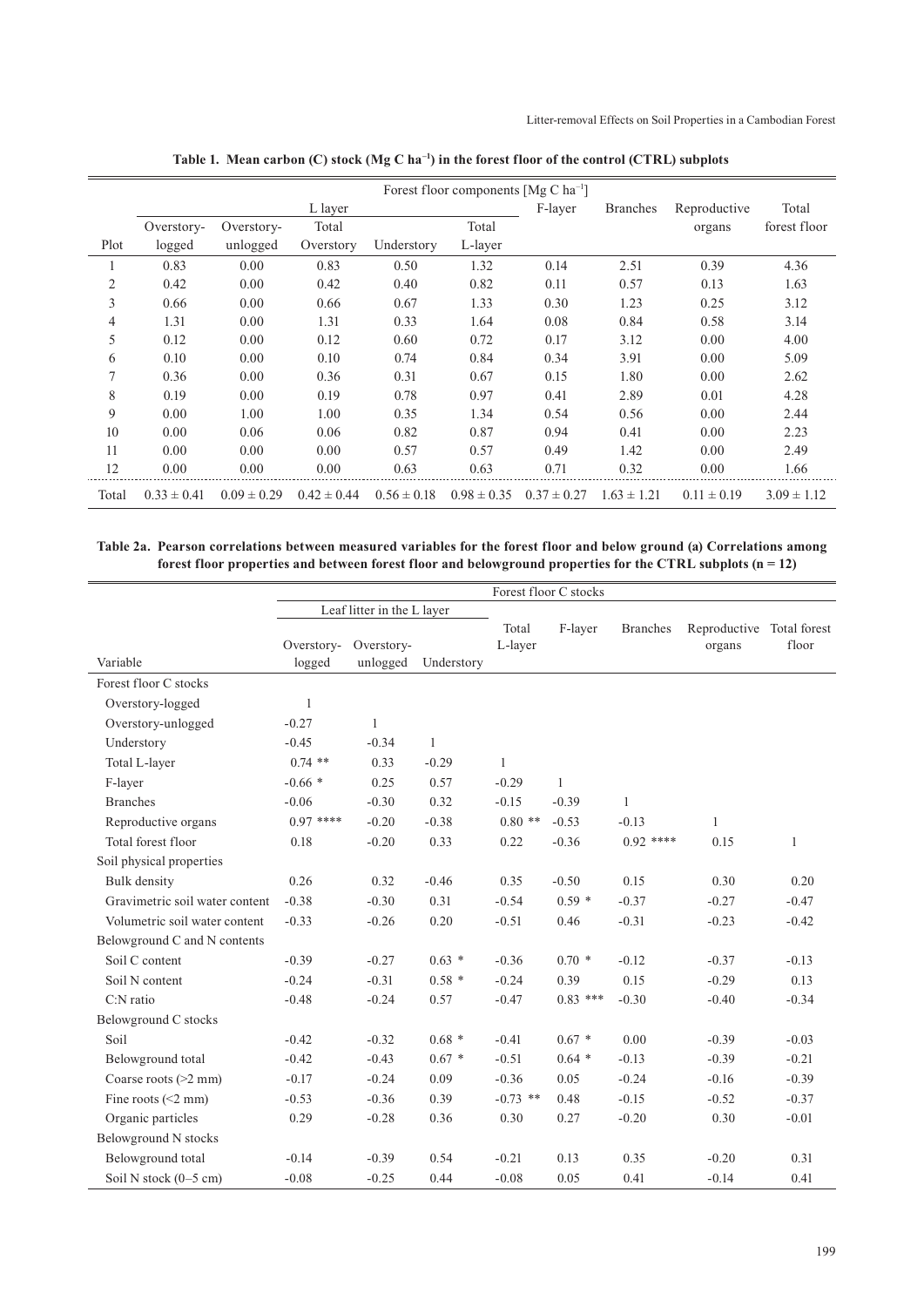|                                      |              | Soil physical properties |             |             | C and N contents |               |             |             | C stocks |             |             | N stocks  |      |
|--------------------------------------|--------------|--------------------------|-------------|-------------|------------------|---------------|-------------|-------------|----------|-------------|-------------|-----------|------|
|                                      | Bulk         | Gravimetri Volumetric    |             | Soil C      | Soil N           | C:N ratio     | Soil        | Below-      | Coarse   | Fine        | Organic     | Below-    | Soil |
|                                      | density      | c soil water soil water  |             | content     | content          |               |             | ground      | roots    | roots       | particles   | ground    |      |
| Variable                             |              | content                  | content     |             |                  |               |             | total       |          |             |             | total     |      |
| Soil physical properties             |              |                          |             |             |                  |               |             |             |          |             |             |           |      |
| Bulk density                         |              |                          |             |             |                  |               |             |             |          |             |             |           |      |
| Gravimetric soil water content -0.15 |              |                          |             |             |                  |               |             |             |          |             |             |           |      |
| Volumetric soil water content        | 0.08         | $0.97***$                |             |             |                  |               |             |             |          |             |             |           |      |
| C and N contents                     |              |                          |             |             |                  |               |             |             |          |             |             |           |      |
| Soil C content                       | $-0.77$ **** | $0.44$ ****              | 0.27        |             |                  |               |             |             |          |             |             |           |      |
| Soil N content                       | $-0.79$ **** | $0.29 *$                 | 0.13        | $0.91$ **** |                  |               |             |             |          |             |             |           |      |
| C:N ratio                            | $-0.54***$   | $0.61$ ****              | $0.48$ **** | $0.89$ **** | $0.65$ ****      |               |             |             |          |             |             |           |      |
| <b>C</b> stocks                      |              |                          |             |             |                  |               |             |             |          |             |             |           |      |
| Soil                                 | $-0.66$ **** | $0.54$ ****              | $0.40***$   | $0.93***$   | $0.91***$        | $0.82$ ****   |             |             |          |             |             |           |      |
| Belowground total                    | $-0.61$ **** | $0.46$ ****              | $0.33***$   | 0.91 ***    | $0.82$ ****      | $0.85***$     | $0.86$ **** |             |          |             |             |           |      |
| Coarse roots $(>2$ mm)               | $-0.21$      | 0.01                     | $-0.04$     | 0.09        | 0.08             | 0.07          | 0.04        | $0.38***$   |          |             |             |           |      |
| Fine roots $(<2$ mm)                 | $-0.58$ **** | $0.49$ ****              | $0.37***$   | $0.61$ **** | $0.59$ ****      | *****<br>0.51 | $0.58$ **** | $0.61$ **** | 0.20     |             |             |           |      |
| Organic particles                    | $-0.48$ **** | 0.04                     | $-0.06$     | $0.65$ **** | $0.54$ ****      | $0.57$ ****   | $0.50***$   | $0.68$ **** | 0.06     | $0.28 *$    |             |           |      |
| N stocks                             |              |                          |             |             |                  | ****          |             |             |          |             |             |           |      |
| Belowground total                    | $-0.50***$   | $0.32***$                | $0.24 *$    | $0.80***$   | $0.90***$        | $0.59$ ****   | $0.87***$   | $0.85$ **** | 0.15     | $0.51$ **** | $0.53$ **** |           |      |
| Soil N stock (0-5 cm)                | $-0.41$ ***  | $0.31$ **                | $0.26 *$    | $0.73$ ***  | $0.87***$        | $0.53$ ****   | $0.84$ **** | $0.75$ **** | $-0.02$  | $0.41***$   | $0.42$ ***  | 0.98 **** |      |

**2. Litter-removal experiment**

Litter removal had significant effects on bulk density, gravimetric and volumetric soil water content, soil C content, mass- and depthbasis soil C stocks, belowground total C stock, fine root C stock, soil N content, soil N stock, belowground total N stock, and C:N ratio, but no significant effect on C stocks in coarse roots and organic particles (treatment term; Table 3).

## **3. Bulk density and soil water content**

The bulk density of soils was significantly higher in the LR subplots (mean  $\pm$  SD, 1.46  $\pm$  $0.08$  Mg m<sup>-3</sup>) than in the CTRL subplots  $(1.25)$  $\pm$  0.14 Mg m<sup>-3</sup>, P < 0.0001; Tables 3 and 4). Comparing the LR and CTRL of each plot, the difference was significant in 4 of the 12 plots that displayed relatively lower CTRL bulk density (Table 4). The relative difference in bulk density significantly increased with decreasing CTRL bulk density (linear regression analysis: d.f.=11;  $R^2 = 0.90$ ,  $P < 0.0001$ ; Fig. 2a). However, the 4.4 years of manipulation experiments showed no clearly different trend from the 2 years of manipulation plots.

Forest floor C stock properties did not correlate significantly with the bulk density in CTRL plots (Table 2a). Although bulk density correlated negatively with almost all C and N properties, soil water content and coarse-root C stock did not correlate with bulk density in the CTRL and LR plots (Table 2b).

The gravimetric soil water content was significantly lower in the LR subplots (mean  $\pm$ SD,  $7.2 \pm 4.5\%$ ) than the CTRL subplots  $(8.0 \pm 1.5\%)$ 5.0%, P < 0.0001; Tables 3 and 4). Compared to the LR and CTRL within each plot, a significantly lower soil water content in LR was found in only 1 of the 12 plots (10). The trend in terms of volumetric soil water content was opposite and rather vague, whereby significantly higher values were observed in the LR subplots (mean  $\pm$  SD, 11.7  $\pm$  8.7%) compared to the CTRL subplots  $(11.0 \pm 8.0\%, P \le 0.05)$ ; Tables 3 and 4).

The gravimetric soil water content correlated positively with the F-layer C stock ( $P \le$ 0.05), while displaying negative trends with the L-layer C stock and the total forest floor C stock ( $P < 0.05$  in all cases). Conversely, the volumetric soil water content did not correlate with any forest floor C stock variable (Table 2a). Both soil water content indices correlated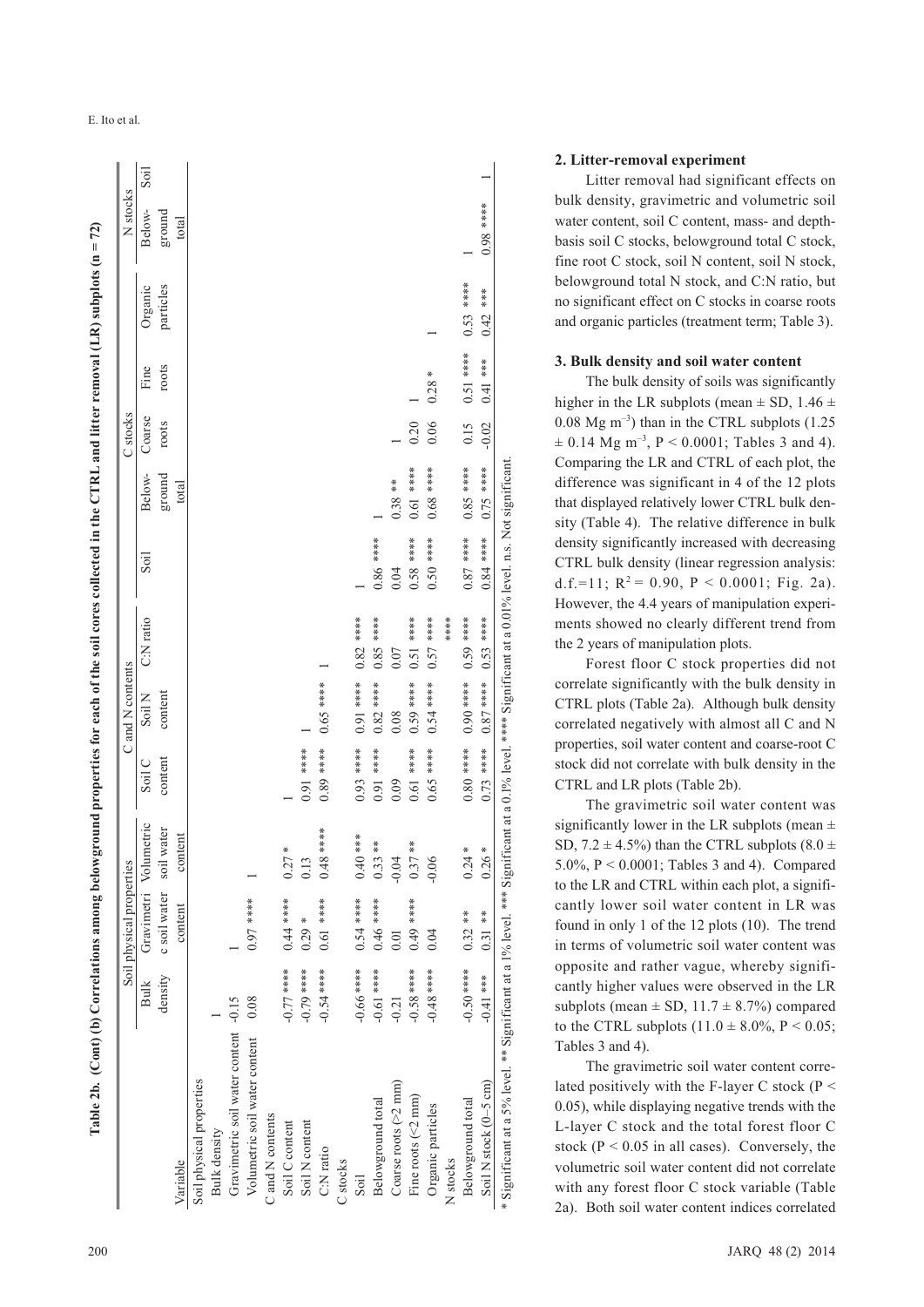|                         |      |      | Bulk Gravime Volumet Soil C        |                 |      |        |                | C stock |      |      |                                                     |      |        | N stock |      |
|-------------------------|------|------|------------------------------------|-----------------|------|--------|----------------|---------|------|------|-----------------------------------------------------|------|--------|---------|------|
|                         |      |      | density tric soil ric soil content |                 |      | Soil   | Soil           |         |      |      | Belowgr Coarse Fine Organic Soil N Soil Belowgr C:N |      |        |         |      |
|                         |      |      | water                              | water           |      |        | (mass- (depth- | ound    |      |      | roots roots particles content (depth- ound ratio    |      |        |         |      |
| Source                  | d.f. |      |                                    | content content |      | basis) | basis)         | total   |      |      |                                                     |      | basis) | total   |      |
| Treatment               |      | **** | ****                               | *               | **** | ****   | ****           | ****    | n.s. | **** | n.s.                                                | **** | ****   | ****    | **** |
| Plot                    |      | **** | ****                               | ****            | **** | ****   | ****           | ****    | n.s. | **** | ****                                                | **** | ****   | ****    | **** |
| $Plot \times Treatment$ | 11   | n.S. | ****                               | ***             | ***  | ***    | ****           | **      | *    | n.s. | n.s.                                                | **** | ****   | ****    | n.s. |

**Table 3. Analysis of variance (split plot design) of the soil properties**

\* Significant at a 5% level. \*\* Significant at a 1% level. \*\*\* Significant at a 0.1% level. \*\*\*\* Significant at a 0.01% level. n.s. Not significant.

|                |                   | Bulk density            |                   | Gravimetric soil water content | Volumetric soil water content |                |
|----------------|-------------------|-------------------------|-------------------|--------------------------------|-------------------------------|----------------|
|                |                   | [ $Mg \text{ m}^{-3}$ ] | $\lceil\% \rceil$ |                                | $\lceil\% \rceil$             |                |
| Plot           | LR.               | <b>CTRL</b>             | LR                | <b>CTRL</b>                    | LR                            | <b>CTRL</b>    |
| 1              | $1.57 \pm 0.04$   | $1.35 \pm 0.04$         | $5.5 \pm 0.5$     | $5.4 \pm 0.5$                  | $9.1 \pm 0.6$                 | $7.6 \pm 0.8$  |
| $\overline{2}$ | $1.50 \pm 0.07$   | $1.29 \pm 0.09$         | $3.7 \pm 0.7$     | $5.0 \pm 1.3$                  | $5.8 \pm 1.3$                 | $6.7 \pm 1.5$  |
| 3              | $1.52 \pm 0.04$   | $1.32 \pm 0.13$         | $4.9 \pm 0.3$     | $6.3 \pm 0.5$                  | $7.9 \pm 0.4$                 | $8.9 \pm 1.2$  |
| $\overline{4}$ | $1.52 \pm 0.03$   | $1.31 \pm 0.10$         | $4.2 \pm 0.1$     | $6.0 \pm 0.4$                  | $6.6 \pm 0.2$                 | $8.4 \pm 1.2$  |
| 5              | $1.42 \pm 0.09$   | $1.20 \pm 0.06$         | $5.3 \pm 0.5$     | $5.5 \pm 0.2$                  | $8.0 \pm 1.1$                 | $7.0 \pm 0.3$  |
| 6              | $1.43 \pm 0.02$   | $1.35 \pm 0.04$         | $4.8 \pm 0.3$     | $4.8 \pm 0.2$                  | $7.2 \pm 0.4$                 | $6.9 \pm 0.1$  |
| 7              | $1.41 \pm 0.11$ * | $1.16 \pm 0.05$         | $5.8 \pm 0.2$     | $6.2 \pm 0.5$                  | $8.6 \pm 0.9$                 | $7.6 \pm 0.4$  |
| 8              | $1.42 \pm 0.11$ * | $1.17 \pm 0.09$         | $5.8 \pm 0.9$     | $5.7 \pm 0.2$                  | $8.7 \pm 1.0$                 | $7.0 \pm 0.4$  |
| 9              | $1.45 \pm 0.03$   | $1.42 \pm 0.01$         | $5.1 \pm 0.6$     | $2.9 \pm 0.3$                  | $7.8 \pm 0.8$                 | $4.2 \pm 0.5$  |
| 10             | $1.26 \pm 0.09$ * | $0.88 \pm 0.09$         | $7.3 \pm 0.4$ *   | $12.3 \pm 1.2$                 | $9.9 \pm 0.2$                 | $12.3 \pm 1.5$ |
| 11             | $1.52 \pm 0.11$   | $1.35 \pm 0.13$         | $17.4 \pm 0.1$    | $18.6 \pm 0.7$                 | $31.9 \pm 2.0$                | $30.7 \pm 3.3$ |
| 12             | $1.48 \pm 0.04$ * | $1.23 \pm 0.04$         | $16.5 \pm 0.9$    | $17.0 \pm 0.5$                 | $29.4 \pm 1.5$ *              | $25.1 \pm 1.6$ |

Total  $1.46 \pm 0.08$   $1.25 \pm 0.14$   $7.2 \pm 4.5$   $8.0 \pm 5.0$   $11.7 \pm 8.7$   $11.0 \pm 8.0$ 

**Table 4. Bulk density and soil water contents in the litter removal (LR) and control (CTRL) subplots**

Mean  $\pm$  SD, n = 3. Asterisk (\*) indicates a significant difference between LR and CTRL subplots.

strongly and positively with soil C properties and, to a lesser degree, with soil N properties (Table 2b). The fine root C stock correlated positively with the soil water content indices, while the other non-soil belowground C stocks (i.e. coarse roots and organic particles) did not correlate with water content (Table 2b).

## **4. Soil carbon stock**

The C content of soils was significantly lower in the LR subplots (10.2  $\pm$  5.5 mg C g dry soil<sup>-1</sup>) than in the CTRL subplots (14.6  $\pm$  5.3 mg C g dry soil<sup>-1</sup>, P < 0.0001; Tables 3 and 5). On average, the C content of the LR subplot was 67% of the CTRL subplot. The average proportion of the C content in the LR subplot to the CTRL subplot in the 4.4 years of manipulation (plots 1–4) was 60%, as opposed to 71% in the 2-year manipulation plots (5–12). When the LR and CTRL were compared within each plot, the difference was significant in 5 of the 12 plots (Table 5). The relative difference in soil C content did not correlate significantly with the CTRL soil C content (linear regression analysis; Fig.  $2h$ ).

The mass-basis soil C stock (0–5 cm depth) in the LR subplots  $(6.0 \pm 2.3 \text{ Mg C ha}^{-1})$  was lower than that in the CTRL subplots  $(8.8 \pm 2.1 \text{ Mg C ha}^{-1})$ , whereby the difference was significant ( $P < 0.0001$ ; Tables 3 and 5). Comparing the LR and CTRL within each plot, the LR had 67% of the mass-basis soil C stock of the CTRL on average, and the difference was significant in 5 of the 12 plots (Table 5). The percentage of the CTRL soil C stock represented by the LR C stock and the significant difference between the LR and CTRL within each plot were identical across manipulations due to the calculation method used.

When using a depth-basis approach, the C content of the LR subplots (7.3  $\pm$  3.3 Mg C ha<sup>-1</sup>) was also significantly lower than in the CTRL subplots (P < 0.0001; Tables 3 and 5). Comparing the LR and CTRL within each plot, the LR had an average 80% of the depth-basis soil C stock of the CTRL. A significant difference within each plot was found in 3 of the 12 plots, whereby a significantly lower soil C stock was found in the LR over the CTRL in 2 of the 12 plots, while a greater soil C stock in the LR over the CTRL was found in only 1 plot (Table 5). The 4.4-year manipulation plots (70%) showed greater C depletion compared with the 2-year manipulation plots (85%).

Soil C content, soil C stocks, and belowground total C stocks correlated positively with C stocks in the leaf litter of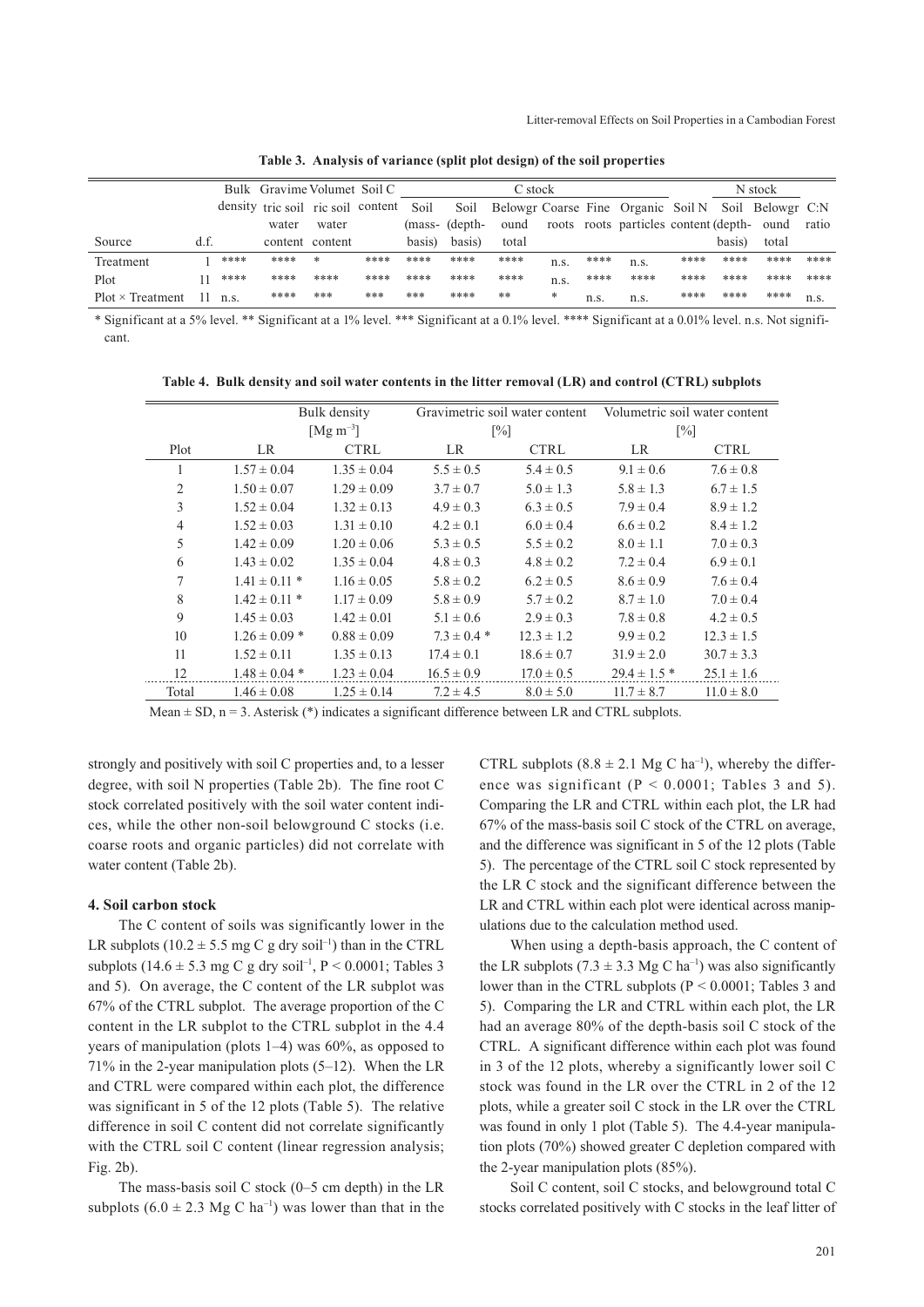



(a) Bulk density; (b) soil carbon content; and (c) soil nitrogen content.

understory species and with the F-layer C stocks ( $P < 0.05$ ) in all cases), but not with the total L-layer or total forest floor C stocks (Table 2a).

Belowground C properties correlated well with each other ( $P < 0.0001$  in almost all cases), but the coarse-root C stock only correlated with belowground total C stock at a lower level of significance (P < 0.01; Table 2b).

#### **5. Non-soil belowground carbon stocks**

Non-soil belowground C stocks (i.e. C stocks in coarse roots, fine roots, and organic particles) contributed  $18.6 \pm$ 10.1% and  $15.2 \pm 9.1$ % of the total belowground C stocks in the CTRL and LR, respectively. Only C stocks in the fine roots were significantly lower in the LR subplots  $(0.6 \pm 0.3)$ Mg C ha<sup>-1</sup>) than in the CTRL subplots  $(0.9 \pm 0.4 \text{ Mg C ha}^{-1})$ ,  $P < 0.0001$ ; Tables 3 and 6). No significant difference was found in each non-soil belowground C stock compartments between the LR and CTRL subplots within a plot (Table 6).

A slight significant positive correlation was observed between forest floor C stock properties and non-soil belowground C stocks, except for a negative correlation between the fine root C stock and the L-layer C stock (Table 2a).

## **6. N content and C:N ratio**

The N content of soils was significantly lower in the LR subplots  $(0.61 \pm 0.17 \text{ mg N g dry soil}^{-1})$  than the CTRL subplots  $(0.84 \pm 0.18 \text{ mg N g} \text{ dry soil}^{-1}$ ,  $P \le 0.0001$ ; Tables 3 and 7). On average, the N content of the LR subplots was 73% of the N content of the CTRL subplot. The average proportion of the N content in the LR subplot compared to the CTRL subplot in the 4.4-year manipulation plots (1–4) was 66%, while the proportion of N content in the LR subplot was 76% of the CTRL subplot in the 2-year manipulation plots (5–12). The relative difference in soil N content did not correlate significantly with the CTRL soil C content (Fig. 2c).

The belowground total N stock, soil N stock (0–5 cm depth), and C:N ratio were also significantly lower in the LR subplots than in the CTRL subplots ( $P < 0.0001$ ; Tables 3 and 7). Comparing the LR and CTRL within each plot, the difference was significant in 3 of the 12 plots for belowground total N stock and soil N stock, significant in 6 plots for soil N content and not significant in any plots for the C: N ratio (Table 7).

The soil N properties did not correlate significantly with forest floor C stocks other than between the soil N content and the understory leaf litter C stock (Table 2a). The soil C:N ratio notably correlated with the F-layer C stock (P < 0.001; Table 2a, Fig. 3a) and positively correlated with the belowground properties, but no relationship was observed with the forest floor C stocks and those in coarse roots, and a negative relationship was noted between forest floor C and bulk density (Table 2b). The CTRL soil C:N ratio also correlated with the residual ratio of soil C content, i.e. the ratio of the LR to CTRL soil C content (Fig. 3b).

# **Discussion**

## **1. The annual litter supply and standing floor litter**

The annual leaf-litter C supply ranged from 1.9 to 4.5  $Mg C$  ha<sup>-1</sup> in study sites with ca. 1500 mm of annual precip-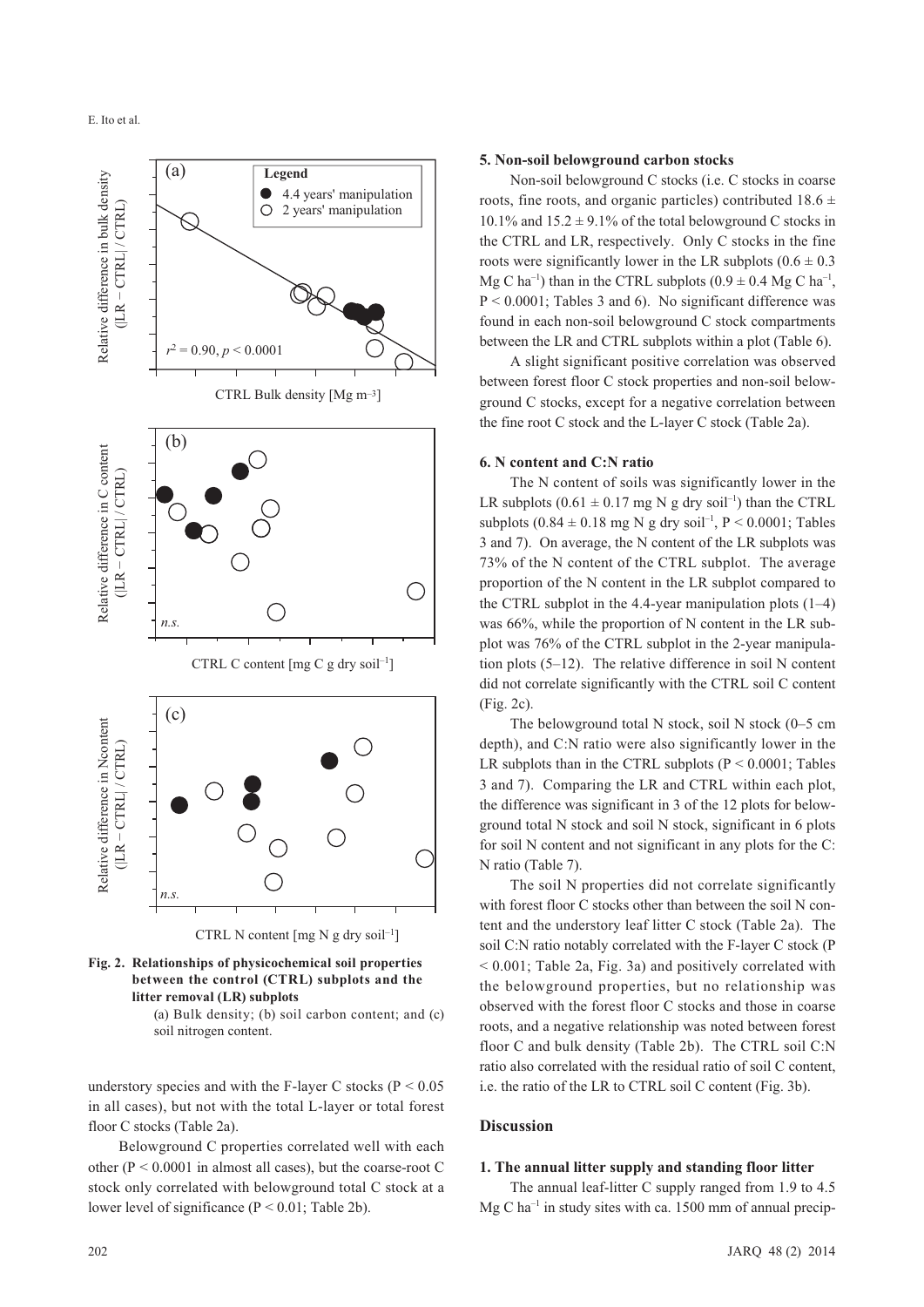|                |                  | C content $\lceil \text{mg C g dry soil}^{-1} \rceil$ |                  | Soil C stock $(0-5 \text{ cm})$ [Mg C ha <sup>-1</sup> ] |                |
|----------------|------------------|-------------------------------------------------------|------------------|----------------------------------------------------------|----------------|
| Plot           | LR.              | <b>CTRL</b>                                           | LR, depth-basis  | LR, mass-basis                                           | <b>CTRL</b>    |
| 1              | $7.2 \pm 1.0$ *  | $12.2 \pm 5.7$                                        | $5.7 \pm 0.7$    | $4.8 \pm 0.6$ *                                          | $8.2 \pm 1.8$  |
| $\overline{2}$ | $4.8 \pm 0.3$    | $8.2 \pm 3.6$                                         | $3.6 \pm 0.2$    | $3.1 \pm 0.2$                                            | $5.3 \pm 0.2$  |
| 3              | $7.4 \pm 0.4$ *  | $14.3 \pm 5.7$                                        | $5.7 \pm 0.3$ *  | $4.9 \pm 0.3$ *                                          | $9.4 \pm 1.4$  |
| 4              | $7.3 \pm 0.7$    | $10.6 \pm 5.6$                                        | $5.6 \pm 0.4$    | $4.8 \pm 0.4$                                            | $6.9 \pm 0.5$  |
| 5              | $7.7 \pm 1.9$ *  | $15.8 \pm 5.5$                                        | $5.5 \pm 1.3$ *  | $4.6 \pm 1.1$ *                                          | $9.5 \pm 0.3$  |
| 6              | $8.3 \pm 1.1$    | $11.8 \pm 5.9$                                        | $5.9 \pm 0.7$    | $5.6 \pm 0.6$                                            | $7.9 \pm 0.3$  |
| 7              | $11.0 \pm 0.8$ * | $16.1 \pm 7.7$                                        | $7.7 \pm 0.3$    | $6.3 \pm 0.2$ *                                          | $9.3 \pm 1.0$  |
| 8              | $10.5 \pm 0.7$ * | $16.8 \pm 7.5$                                        | $7.5 \pm 0.8$    | $6.1 \pm 0.6$ *                                          | $9.8 \pm 0.4$  |
| 9              | $5.9 \pm 0.7$    | $9.3 \pm 4.3$                                         | $4.3 \pm 0.6$    | $4.2 \pm 0.6$                                            | $6.6 \pm 1.0$  |
| 10             | $24.7 \pm 2.7$   | $28.5 \pm 15.5$                                       | $15.5 \pm 0.7$ * | $10.8 \pm 0.5$                                           | $12.6 \pm 1.3$ |
| 11             | $11.2 \pm 0.7$   | $14.4 \pm 8.5$                                        | $8.5 \pm 0.3$    | $7.5 \pm 0.3$                                            | $9.7 \pm 1.2$  |
| 12             | $15.9 \pm 1.6$   | $17.2 \pm 11.8$                                       | $11.8 \pm 1.0$   | $9.7 \pm 0.8$                                            | $10.5 \pm 0.2$ |
| Total          | $10.2 \pm 5.5$   | $14.6 \pm 5.3$                                        | $7.3 \pm 3.3$    | $6.0 \pm 2.3$                                            | $8.8 \pm 2.1$  |

**Table 5. Soil carbon (C) content and stock in the litter removal (LR) and control (CTRL) experimental subplots**

Mean  $\pm$  SD, n = 3. Asterisk (\*) indicates a significant difference between the LR and CTRL subplots within a plot. Mass-basis soil C stock in the LR was compared with the CTRL.

| Table 6. Belowground carbon $(C)$ stock of the surface-soil layer $(0-5$ cm) in the litter removal (LR) and |  |
|-------------------------------------------------------------------------------------------------------------|--|
| control (CTRL) subplots                                                                                     |  |

|                | Belowground total  |                |                    | Coarse roots $(>2$ mm) |               | Fine roots $(\leq 2$ mm) |               | Organic particles |
|----------------|--------------------|----------------|--------------------|------------------------|---------------|--------------------------|---------------|-------------------|
|                | [ $Mg C ha^{-1}$ ] |                | [ $Mg C ha^{-1}$ ] |                        |               | [ $Mg C ha^{-1}$ ]       |               | $[Mg Cha^{-1}]$   |
| Plot           | LR                 | <b>CNTL</b>    | LR                 | <b>CNTL</b>            | LR            | <b>CNTL</b>              | <b>LR</b>     | <b>CNTL</b>       |
|                | $5.4 \pm 0.5$      | $10.1 \pm 2.9$ | $0.1 \pm 0.3$      | $0.6 \pm 1.1$          | $0.4 \pm 0.2$ | $0.7 \pm 0.1$            | $0.1 \pm 0.0$ | $0.6 \pm 0.2$     |
| 2              | $3.6 \pm 0.3$ *    | $9.8 \pm 3.4$  | $0.0 \pm 0.0$      | $3.1 \pm 3.3$          | $0.5 \pm 0.4$ | $1.0 \pm 0.2$            | $0.1 \pm 0.1$ | $0.5 \pm 0.4$     |
| 3              | $5.6 \pm 0.6$      | $10.9 \pm 1.4$ | $0.2 \pm 0.4$      | $0.2 \pm 0.4$          | $0.3 \pm 0.1$ | $0.5 \pm 0.2$            | $0.2 \pm 0.2$ | $0.8 \pm 0.5$     |
| $\overline{4}$ | $5.5 \pm 0.3$      | $8.1 \pm 0.7$  | $0.2 \pm 0.2$      | $0.0 \pm 0.0$          | $0.3 \pm 0.0$ | $0.4 \pm 0.1$            | $0.2 \pm 0.3$ | $0.8 \pm 0.3$     |
| 5              | $5.7 \pm 1.0$ *    | $11.8 \pm 0.8$ | $0.4 \pm 0.7$      | $0.9 \pm 0.9$          | $0.6 \pm 0.3$ | $1.3 \pm 0.2$            | $0.1 \pm 0.1$ | $0.2 \pm 0.1$     |
| 6              | $7.3 \pm 1.5$      | $9.5 \pm 0.1$  | $1.0 \pm 1.0$      | $0.6 \pm 0.3$          | $0.6 \pm 0.2$ | $0.5 \pm 0.4$            | $0.2 \pm 0.2$ | $0.5 \pm 0.1$     |
| $\tau$         | $7.9 \pm 0.3$      | $11.0 \pm 0.7$ | $0.4 \pm 0.4$      | $0.2 \pm 0.3$          | $0.8 \pm 0.2$ | $1.0 \pm 0.2$            | $0.4 \pm 0.6$ | $0.5 \pm 0.3$     |
| 8              | $10.0 \pm 3.9$     | $11.6 \pm 0.3$ | $2.9 \pm 3.7$      | $0.3 \pm 0.2$          | $0.7 \pm 0.2$ | $0.9 \pm 0.1$            | $0.3 \pm 0.3$ | $0.6 \pm 0.1$     |
| 9              | $4.7 \pm 0.5$      | $7.1 \pm 0.8$  | $0.1 \pm 0.2$      | $0.0 \pm 0.0$          | $0.4 \pm 0.2$ | $0.4 \pm 0.1$            | $0.0 \pm 0.0$ | $0.2 \pm 0.1$     |
| 10             | $14.5 \pm 1.8$     | $17.3 \pm 2.4$ | $0.4 \pm 0.6$      | $1.7 \pm 0.8$          | $1.0 \pm 0.2$ | $1.6 \pm 0.4$            | $2.4 \pm 1.4$ | $1.4 \pm 0.9$     |
| 11             | $9.0 \pm 0.7$      | $11.6 \pm 1.5$ | $0.0 \pm 0.1$      | $0.5 \pm 0.4$          | $1.2 \pm 0.0$ | $1.1 \pm 0.5$            | $0.2 \pm 0.2$ | $0.3 \pm 0.1$     |
| 12             | $10.7 \pm 0.8$     | $12.6 \pm 1.3$ | $0.2 \pm 0.2$      | $0.7 \pm 0.9$          | $0.5 \pm 0.7$ | $1.2 \pm 0.1$            | $0.3 \pm 0.1$ | $0.2 \pm 0.2$     |
| Total          | $7.5 \pm 3.2$      | $11.0 \pm 2.6$ | $0.5 \pm 0.8$      | $0.7 \pm 0.9$          | $0.6 \pm 0.3$ | $0.9 \pm 0.4$            | $0.4 \pm 0.7$ | $0.5 \pm 0.4$     |

Mean  $\pm$  SD, n = 3. Asterisk (\*) indicates a significant difference between the LR and CTRL subplots within a plot. Belowground total C stock indicates the sum of C stocks in mineral soils, coarse root, fine root, and organic particles. Mass-basis soil C stock is used for the LR, and see Table 5 for soil C stock.

itation and a distinct dry season, corresponding to litterfall of 380–900 g  $m^{-2}$  (Appendix 3). When compared with other seasonal tropical forests with a distinctive dry season, a similar range of annual litterfall was found in deciduous and evergreen forests with ca. 1.5 times the precipitation in India  $(568-865 \text{ g m}^{-2}, 2338 \text{ mm})^{44}$  and ca. 1.4 times the precipitation in the dry evergreen forests of northern Thailand (688 g  $m^{-2}$ , 2084 mm)<sup>12</sup>. Moreover, in the case of stands with similar precipitation displaying weak bimodal rainfall distribution, leaf-litter production near to, or less than, the lower end of our study sites was found in the sub-Mediterranean mixed with conifer and beech forest (400 g m<sup>-2</sup>, 1440 mm)<sup>18</sup>

and in the Colombian mountain rain forests (282 g m<sup>-2</sup>,  $1453$  mm $)^{55}$ . Accordingly, Cambodian lowland dry evergreen forests likely produce more leaf litter than expected based on the precipitation, even though similar litter production has been observed in areas with less precipitation, for example, subtropical semiarid forests (330–810 g m<sup>-2</sup>, 725 mm)<sup>15</sup> and dry evergreen forests (343–960 g m<sup>-2</sup>, 1040–1359 mm)<sup>37</sup>, both located in India.

In general, decomposition rates are proportional to precipitation<sup>36</sup> or surface-soil moisture<sup>33</sup>. Given a larger litter supply than expected from the precipitation rates, the forest floors are expected to be in equilibrium with larger C stocks.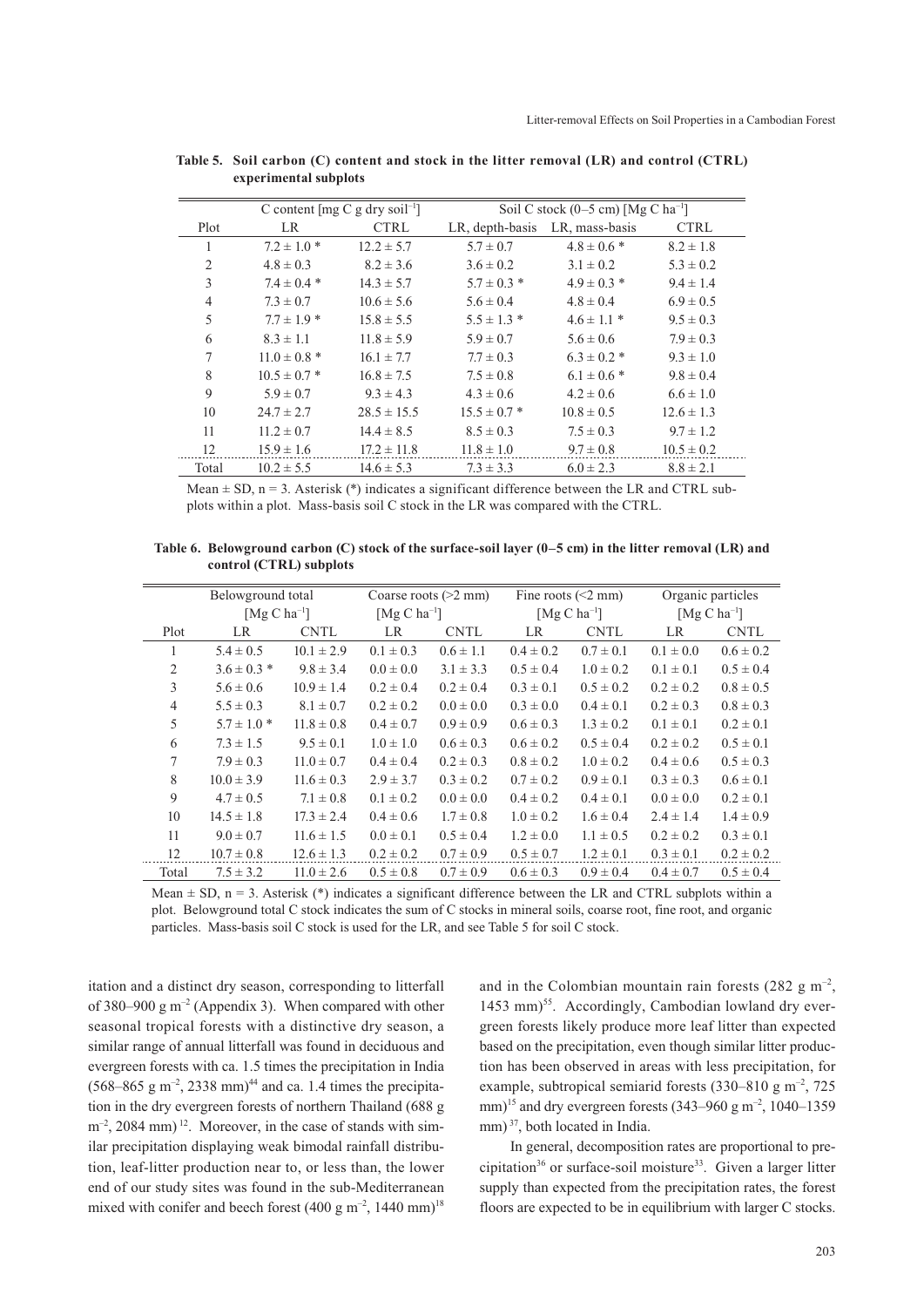|                | Belowground total           |                 | Soil N stock $(0-5 \text{ cm})$ |                 | N content                                  |                 |                | $C:$ N ratio   |
|----------------|-----------------------------|-----------------|---------------------------------|-----------------|--------------------------------------------|-----------------|----------------|----------------|
|                | [ $Mg$ N ha <sup>-1</sup> ] |                 | $[Mg N ha^{-1}]$                |                 | $\left[\text{mg N g dry soil}^{-1}\right]$ |                 |                |                |
| Plot           | LR                          | <b>CTRL</b>     | LR                              | <b>CTRL</b>     | LR                                         | <b>CTRL</b>     | LR.            | <b>CTRL</b>    |
| 1              | $0.39 \pm 0.06$ *           | $0.54 \pm 2.40$ | $0.38 \pm 0.06$                 | $0.50 \pm 0.08$ | $0.48 \pm 0.06$ *                          | $0.74 \pm 0.13$ | $15.2 \pm 3.3$ | $16.3 \pm 1.1$ |
| 2              | $0.31 \pm 0.01$             | $0.44 \pm 2.00$ | $0.30 \pm 0.01$                 | $0.36 \pm 0.03$ | $0.40 \pm 0.02$                            | $0.56 \pm 0.02$ | $12.2 \pm 0.3$ | $14.7 \pm 0.6$ |
| 3              | $0.43 \pm 0.02$ *           | $0.65 \pm 2.70$ | $0.42 \pm 0.02$ *               | $0.62 \pm 0.08$ | $0.54 \pm 0.02$ *                          | $0.94 \pm 0.11$ | $13.7 \pm 0.3$ | $15.3 \pm 0.5$ |
| $\overline{4}$ | $0.41 \pm 0.02$             | $0.51 \pm 2.60$ | $0.40 \pm 0.02$                 | $0.48 \pm 0.03$ | $0.52 \pm 0.04$ *                          | $0.74 \pm 0.10$ | $14.1 \pm 0.3$ | $14.3 \pm 0.2$ |
| 5              | $0.42 \pm 0.06$ *           | $0.66 \pm 2.75$ | $0.40 \pm 0.07$ *               | $0.61 \pm 0.02$ | $0.55 \pm 0.09$ *                          | $1.02 \pm 0.04$ | $13.8 \pm 1.0$ | $15.5 \pm 0.4$ |
| 6              | $0.44 \pm 0.05$             | $0.52 \pm 2.85$ | $0.41 \pm 0.04$                 | $0.49 \pm 0.01$ | $0.57 \pm 0.06$                            | $0.73 \pm 0.02$ | $14.4 \pm 0.3$ | $16.2 \pm 0.6$ |
| 7              | $0.57 \pm 0.02$             | $0.59 \pm 3.80$ | $0.54 \pm 0.02$                 | $0.55 \pm 0.05$ | $0.76 \pm 0.04$                            | $0.95 \pm 0.08$ | $14.5 \pm 0.7$ | $16.9 \pm 0.5$ |
| 8              | $0.54 \pm 0.05$             | $0.62 \pm 3.40$ | $0.49 \pm 0.05$                 | $0.58 \pm 0.02$ | $0.68 \pm 0.03$ *                          | $1.00 \pm 0.05$ | $15.6 \pm 0.3$ | $16.8 \pm 0.3$ |
| 9              | $0.33 \pm 0.04$             | $0.47 \pm 2.15$ | $0.32 \pm 0.04$ *               | $0.46 \pm 0.03$ | $0.43 \pm 0.05$ *                          | $0.65 \pm 0.04$ | $13.7 \pm 0.3$ | $14.3 \pm 1.2$ |
| 10             | $0.72 \pm 0.06$             | $0.61 \pm 5.05$ | $0.64 \pm 0.04$                 | $0.52 \pm 0.05$ | $1.01 \pm 0.12$                            | $1.17 \pm 0.01$ | $24.5 \pm 0.4$ | $24.3 \pm 0.4$ |
| 11             | $0.54 \pm 0.03$             | $0.58 \pm 3.35$ | $0.51 \pm 0.02$                 | $0.54 \pm 0.07$ | $0.67 \pm 0.03$                            | $0.81 \pm 0.08$ | $16.8 \pm 0.2$ | $17.9 \pm 0.1$ |
| 12             | $0.57 \pm 0.04$             | $0.53 \pm 3.70$ | $0.55 \pm 0.04$                 | $0.49 \pm 0.01$ | $0.74 \pm 0.07$                            | $0.79 \pm 0.03$ | $21.6 \pm 0.2$ | $21.7 \pm 0.1$ |
| Total          | $0.47 \pm 0.12$             | $0.56 \pm 0.07$ | $0.44 \pm 0.10$                 | $0.52 \pm 0.07$ | $0.61 \pm 0.17$                            | $0.84 \pm 0.18$ | $15.8 \pm 3.6$ | $17.0 \pm 3.1$ |

**Table 7. Belowground total (organic + inorganic) nitrogen (N) stock, surface-soil N content (0–5 cm, depth-basis), and C:N ratio in the litter removal (LR) and control (CTRL) experimental subplots**

Mean  $\pm$  SD, n = 3. Asterisk (\*) indicates a significant difference between the LR and CTRL subplots. Belowground total N stock indicates the sum of N stocks in mineral soils, coarse root, fine root, and organic particles.



**Fig. 3. Relationships between the control (CTRL) soil C:N ratio, (a) the C stock in the F-layer, and (b) the ratio of the litter removal (LR) to CTRL soil C content**

Increased litterfall can actually drive net soil C losses to the atmosphere $41,43$ , while standing leaf litter reflects the balance of litterfall and decomposition<sup>17</sup>. Remaining C stocks in Land F-layers corresponded to  $29 \pm 10$  and  $11 \pm 9\%$  of the annual leaf litter supply respectively, suggesting that ca. 60% of leaf litter is decomposed or incorporated to soil within a year, or within 6 months under discrete wet–dry seasonality.

Rapid decomposition rates in forest floor litter have been reported in Thailand (22–60% per 6 months)<sup>45</sup>. In addition, a considerable variation in decomposition rates among plots was suggested here by the absence of a correlation between the L-layer C stock and the F-layer C stock (Table 2a). Still, we have not determined the actual status of the C cycle in forest studies, and a lack of information on litter decomposition dynamics, particularly in Cambodian forest ecosystems, suggests the need for further investigation.

# **2. Soil properties within the context of forest floor litter conditions**

Variation in leaf-litter amounts may affect leaf-litter nutrient cycling and forest productivity<sup>59</sup>. Accordingly, larger belowground C and N properties (content and stock) are expected under larger forest floor stocks, given less spatial variation in decomposition rates. However, our data did not support this expectation. Belowground C and N properties did not correlate with either the L-layer C stock or the total forest floor C stock (Table 2a). Here the L-layer C stock likely indicates the amount of C supply that is quickly decomposed, whereas the total forest floor C stock indicates the potential C supply, including a considerable contribution of spatially heterogeneous branch distribution to the total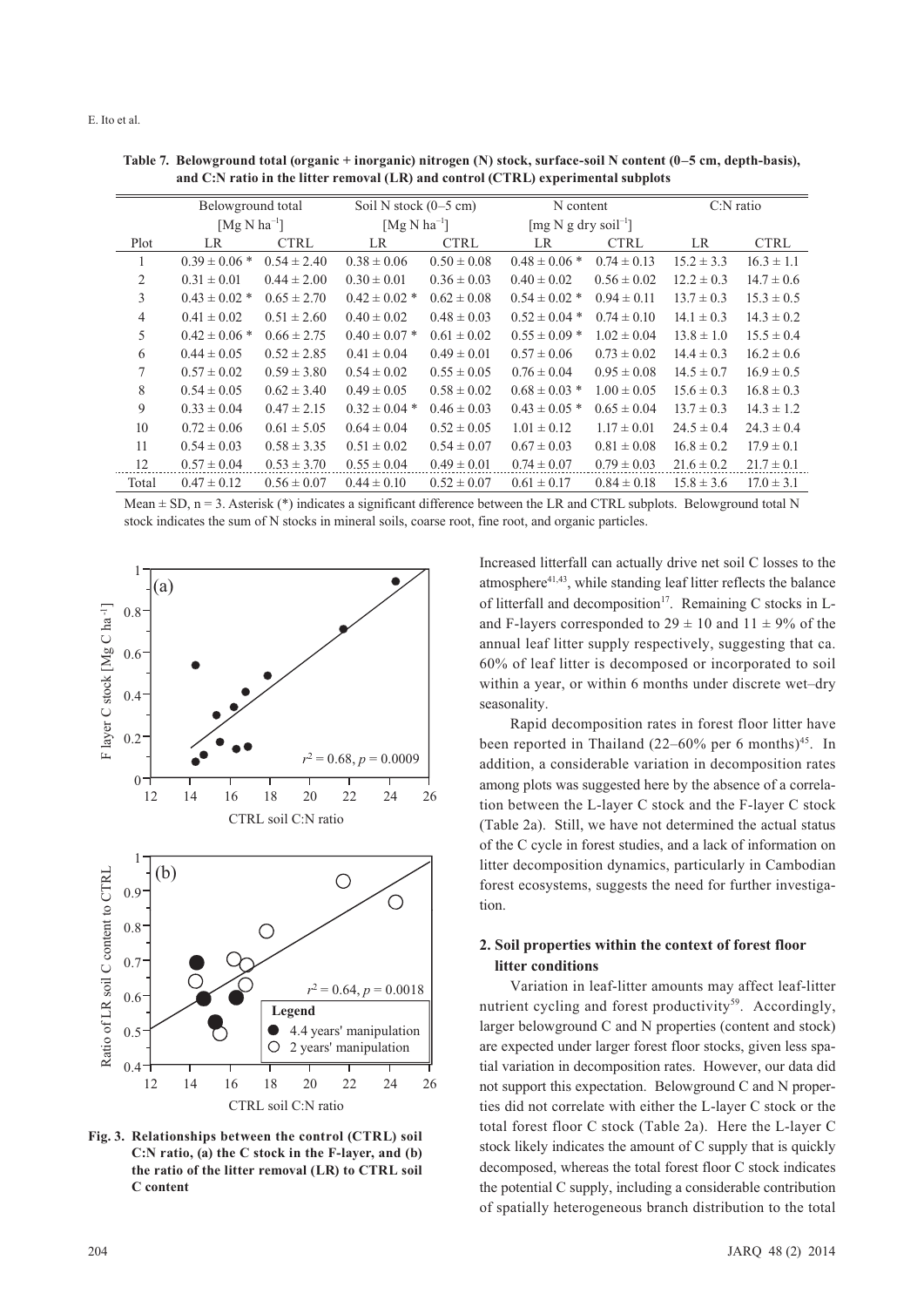forest floor C stock (47% of the total; Table 1). These results suggest that the quantity of C (N) supply cannot sufficiently explain the variation in belowground C and N properties, although they did explain the reduced variation in the total litter supply among plots (Appendix 1).

Rather, it was the F-layer C stock that correlated positively with soil C contents, soil C stocks, and belowground total C stocks (Table 2a), and the F-layer C stock in particular correlated strongly with the soil C:N ratio (Fig. 3a). These results suggest that a high soil C storage potential is expected for a forest floor with high C stocks in the F-layer, which is likely characterized by slow decomposition as indicated by the reduction in soil C depletion found in the larger C:N ratio in soil (Fig. 3b). Together, the C cycle is likely governed by decomposition rates rather than the quantity of litter supply.

The soil water content strongly influences decomposition rates, like surface temperature, while higher soil moisture generally drives higher decomposition rates in the tropics<sup>33</sup>. Despite this, we found that the gravimetric and volumetric soil water contents were positively and strongly correlated with soil C properties, as well as soil N properties, although to a lesser degree (Table 2b). In addition, the gravimetric soil water content correlated positively with the F-layer C stock ( $P < 0.05$ ), while displaying negative trends with the L-layer C stock, and the total forest floor C stock  $(P < 0.05$  in all cases; Table 2a). Together, C- and N-rich soils were found under a forest floor comprising a poor Llayer and a rich F-layer with a high moisture condition; however, we were unable to establish a cause-and-effect relationship among these factors.

# **3. Influence of litter supply limitation on physicochemical soil properties**

Litter manipulation can affect ecosystem C turnover, soil nutrients, and physical soil properties, such as water availability and the bulk density of the upper soil layers<sup>40</sup>. Previous litter manipulation studies have consistently shown that litter removal has less of an effect than litter addition on soil properties<sup>22,41,42,59</sup>. In particular, short-term litterremoval manipulation experiments conducted mainly in temperate forests have shown few significant changes in soil properties<sup>40</sup>. However, relatively rapid changes have been reported in wet tropical forests, where significant changes were detected after only  $1-2$  years of treatment<sup>22,54</sup>. In this study, the 4.4- and 2-year litter removal manipulations both significantly influenced the physicochemical soil properties that we measured (Table 3). These results suggest that seasonal tropical forests with a discrete wet–dry fluctuation respond to litter removal similarly to wet tropical forests rather than temperate forests.

(1) Bulk density and soil water contents

Litter forms a layer on the mineral soil surface and

effectively protects against soil compaction<sup>25,26,35,40</sup>. In the absence of a shock-absorbing litter layer, the impact of raindrops causes an increase in bulk density, indicating soil compaction<sup>1</sup>, whereby the kinetic energy of raindrops causes the destruction of soil aggregates, the separation of fine particles<sup>40</sup>, and the re-accumulation of erosive sediments displaying higher bulk density<sup>31</sup>. Despite the importance of forest litter, few studies have quantified changes to soil physical properties following litter manipulation<sup>40</sup>. This study clearly displayed the significant effects of litter removal on bulk density and gravimetric and volumetric soil water contents after a relatively short manipulation (Table 3). However, the lack of a relationship between forest floor C stock properties and bulk density suggested that natural litter cover provides adequate protection for the soil (Table 2a).

Greater increases in bulk density were found in plots with a smaller CTRL bulk density (Fig. 2a), suggesting that greater soil compaction occurs in stands with a smaller initial bulk density, as found in previous studies $^{1,35}$ . Consequently, the LR bulk density soared  $(>1.40 \text{ mg m}^{-3})$ ; Table 4), reaching a degree that prevented further compaction by heavy forest machinery<sup>1,35</sup>. Moreover, the degree of soil compaction did not differ between the litter-removal experiments lasting more than 4 years (plots 1–4) or 2 years (plots 5–12; Fig. 2a), which suggests that litter removal rapidly results in "ultimate" high soil compaction in less than 2 years.

Soil compaction, which decreases soil porosity, aeration, and infiltration capacity, consequently prevents root growth $21$ . In general, the upper bulk density limit for root penetration is ca. 1.4 to 1.6 Mg  $m^{-3}$  for fine-textured soils like the study sites, but higher at 1.75 Mg m−3 for coarsertextured soils<sup>35</sup>. According to this criteria, LR soils become sufficiently compacted to prevent root growth, which supported a significantly lower fine root C stock in the LR plots than in the CTRL plots (Tables 3 and 6). The threshold of soil compaction that causes plant decline was reported as a surface bulk density of  $>1.00$  Mg m<sup>-3</sup> for Japanese cedar in flat alluvial plains<sup>14</sup>. However, no such threshold was reported for tropical forest trees.

Contrary to the quick response of most soil properties to litter supply reduction, density recovery was generally slow with a time span of  $10-12$  years<sup>24,32,35</sup>. Once hydrological conditions are altered<sup>21,25,26</sup>, and soil arthropod habitats are destroyed<sup>17</sup>, density recovery is seriously hindered. Moreover, fine and coarse roots are the primary source of belowground C and influence the physical, chemical, and biological properties of soil<sup>15</sup>. Once soil compaction proceeds to a level preventing root penetration, density recovery may be delayed compared with the case of minor compaction that does not affect root growth. Significant negative correlations were found here between the bulk den-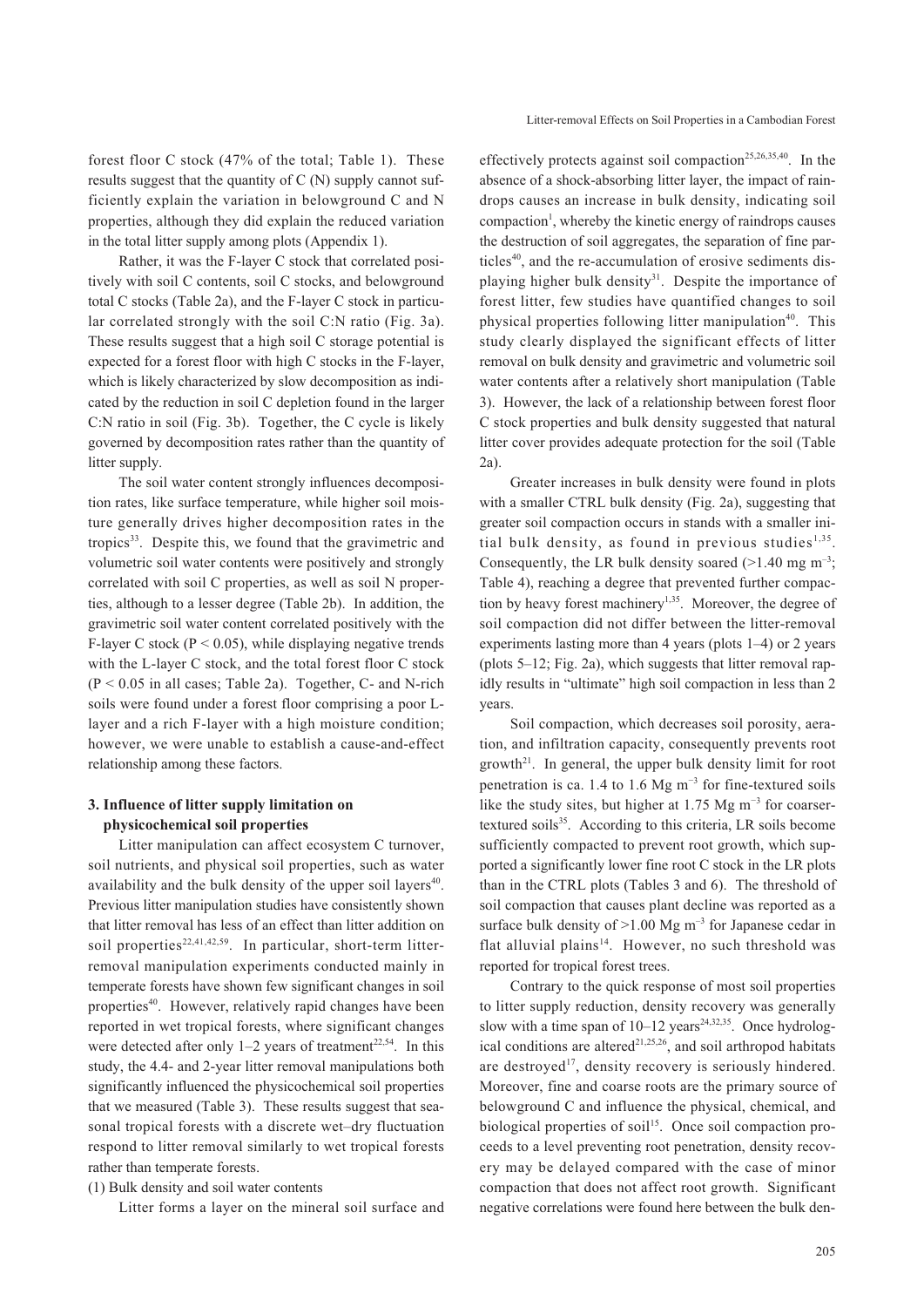sity and the amount of fine roots (Table 2b), indicating that 2 years of limited litter supply may result in severe soil compaction from which recovery is difficult. This is despite the fact that the growth of coarse roots seemed unaffected by soil compaction (Table 2b).

Changes in soil water content may be quite drastic following litter-removal manipulation<sup>40</sup>. In this study, gravimetric soil water content was clearly lower in LR than CTRL plots (Tables 3 and 4), while the volumetric soil water content was slightly higher in the LR than CTRL plots. This result implied that the increase in bulk density counterbalanced the decrease in gravimetric soil water content. Still, positive relationships were observed between fine root C stock and the gravimetric soil water content (Table 2b), suggesting that lower soil moisture was at least partially responsible for reductions in fine root biomass under litter supply limitation, consistent with previous studies $22$ . The forest degradation that usually accompanies gap generation helped limit the litter supply in this study. Accordingly, when evaluating the influence of forest degradation on the soil moisture condition, the influence of gap size on soil moisture regimes should be considered<sup>23</sup>.

#### (2) C content and belowground C stocks

Very sensitive changes in soil C cycling caused by litter manipulations were previously reported in wet tropical forests $22,41$ . The 2 years of litter-removal manipulation from the forest floor decreased the surface-soil C contents to 74% of the control value in a Costa Rican tropical rain forest<sup>22</sup>. This study conducted in a seasonal tropical forest also found significant and similar degrees of soil C content reduction (to 67% of the CTRL on average) after the 4.4- and 2-year manipulations (Tables 3 and 5). The 4.4-year manipulation plots showed a greater soil C content reduction (to 60% of the CTRL) than the 2-year manipulation plots (71%), indicating that the influence of litter supply limitation on the C stock lasts over 2 years, in contrast to the bulk density that rapidly reached its upper limit (Fig. 2a).

Large soil C pools and ideal climatic conditions combine to promote changes in C cycling in tropical forests<sup>22</sup>. Elsewhere, forests with a larger litterfall supply reportedly have the potential to drive net C losses $4^1$ . The relative difference in soil C content, however, did not correlate significantly with the CTRL soil C content (linear regression analysis; Fig. 2b). These results clearly indicate that C-rich soils did not lose a relatively greater proportion of C following litter removal than C-poor soils, in contrast to the greater soil compaction that occurred in stands with a smaller initial bulk density.

In recent years C sequestration has gained public attention as an important forest ecosystem service. In REDD and  $REDD$ -plus schemes<sup>11</sup>, anthropogenic changes in forest C stocks<sup>27</sup> must be quantified. Soil C stocks comprise a large pool in forests and non-forest terrestrial ecosystems<sup>7</sup>. In

Cambodian evergreen forests, soil C contributes the second largest C pool (20.3%) within the total forest C stock (280.5 Mg ha<sup>-1</sup>)<sup>53</sup>. Mass-based soil C stores were lower in LR than CTRL plots (67% of the CTRL; Tables 3 and 5), suggesting considerable forest C stock reduction under limited litter supply, particularly when accompanied by forest degradation. Compared to the considerable depletion in the massbased soil C stock, depth-based soil C stock measurements displayed more conservative results as a customary approach (LR was 80% of the CTRL). This was because the effect of the decrease in C content was partially canceled out by the increase in bulk density when calculating the depth-based soil C stock.

Litter-removal effects in non-soil belowground C stocks were relatively unclear (Tables 3 and 6), suggesting a relatively small impact on the total belowground C stocks following a reduction in root biomass and organic matter under litter supply limitation, despite the fact that non-soil belowground C stocks contributed (19% in the CTRL) and correlated with the total belowground C stocks (except for coarse roots; Table 2b). This result is consistent with the lack of positive correlation between forest floor C stock properties and non-soil belowground C stocks (Table 2a). Note that fine root biomass decreased, correlating positively with soil compaction and reductions in soil moisture caused by litter removal treatments (Tables 2b, 3 and 6), which suggests a long-lasting influence on non-soil belowground C sources. In addition, our findings may underestimate the influence of fine roots. Fine root biomass decreased during the dry season in the subtropical semiarid region $15$ . We conducted core sampling at the end of the dry season when root biomass was likely at its minimum. Accordingly, the difference in fine roots between the CTRL and LR plots may be larger during the wet season. Less clear is the role of roots in mediating or accelerating soil C response to changes in litter inputs $22$ .

## (3) Belowground N status

Litterfall is an important pathway for N, rather than phosphorus, in lowland tropical forests<sup>42,57</sup>. However, we rarely found belowground N-rich properties under larger forest floor litter stocks (Table 2a). In addition, the amount of understory litter, which was the only factor to correlate significantly with soil N content, seems unable to quantitatively explain the variation in soil N content because it was a small proportion of the total forest floor (Tables 1, 2b). These results suggest that organic N supply from the litter layer is not a critical factor controlling the soil N content.

In contrast to litter layer properties, a significant correlation was observed between the amount of fine root mass and the soil N content (Table 2b), which implies two possible, but different, interpretations. One is that larger fine root biomass is responsible for higher soil N content probably due to the contribution to soil N supply via fine root detritus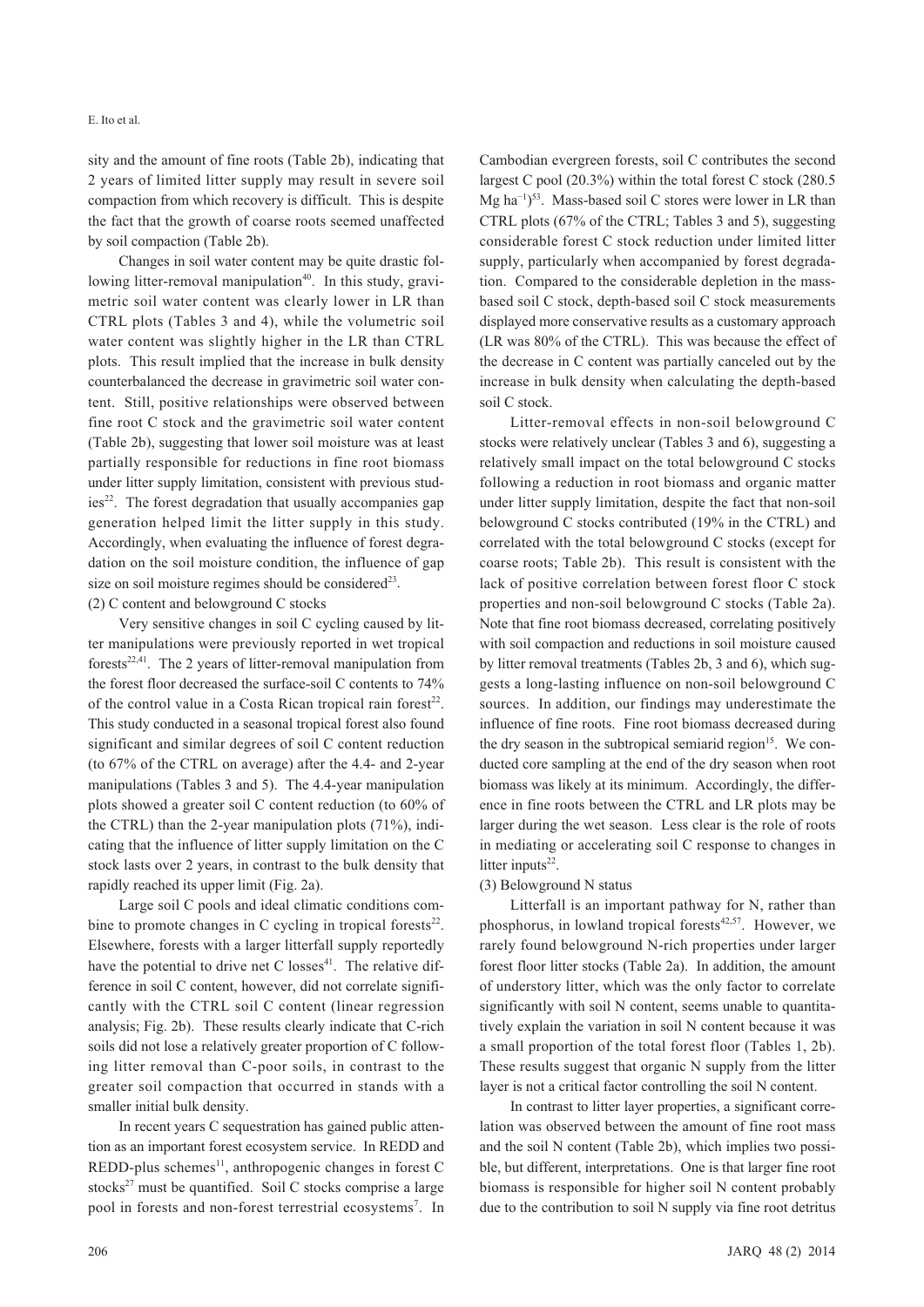and exudates. Another is that higher N content is responsible for a larger amount of fine roots. Since this study provided only total N data, not inorganic N, interpretation should be cautious. However, some dipterocarp seedlings enable access to organic nutrient sources via ectomycorrhizal associations<sup>5</sup>. Accordingly, the total N concentration potentially explains the fine root distribution<sup>22</sup>.

Given the N-limited conditions common in the tropics, the N cycle is expected to be less sensitive to litter manipulation compared to the C cycle<sup>22,59</sup>. Accordingly, less sensitive responses in soil N availability and in consequence, litter N concentration<sup>40</sup> or forest productivity<sup>59</sup>, help establish a steady-state equilibrium among natural communities<sup>56</sup>.

Contrary to expectations, our litter-removal manipulation drove decreases in soil N contents and belowground N stocks as clearly as it affected C properties (Table 3). Plots displaying significant differences in the N content between CTRL and LR plots generally also displayed significant differences for the C content (Tables 5 and 7). Accordingly, similar depletion rates between C and N in soils were suggested in this study and the relatively conservative trends in the C:N ratio between the CTRL and LR plots supported these findings (Tables 3 and 7).

N-rich soils generally appear to lose a greater relative proportion of N following litter removal than N-poor soils $40$ . However, we did not find this trend (Fig. 2c). One possible

| Plot    | Species                                            | Layer          | Logging pressure |
|---------|----------------------------------------------------|----------------|------------------|
| $1 - 4$ | Dipterocarpus costatus C.F. Gaertn.                | Overstory      | High             |
|         | Sindora siamensis Teysm. ex Miq.                   | Overstory      | Medium           |
|         | Anisoptera costata Korth                           | Overstory      | High             |
|         | Syzygium sp.                                       | Understory-mid | Low              |
|         | Alphonsea boniana Craib                            | Understory-mid | Low              |
|         | Canthium sp.                                       | Understory-low | Low              |
|         | Chionanthus ramiflorus Roxb.                       | Understory-low | Low              |
|         | Neolitsea siamensis Kosterm.                       | Understory-low | Low              |
| $5 - 8$ | Anisoptera costata                                 | Overstory      | High             |
|         | Vatica cinerea King                                | Understory-mid | Low              |
|         | Vatica odorata (Griff.) Symington var. odorata     | Understory-mid | Low              |
|         | Calophyllum tetrapetalum Roxb.                     | Understory-mid | Low              |
|         | Dipterocarpus costatus                             | Overstory      | High             |
|         | Pelthophorum dasyrrhachis (Miq.) Kurz              | Understory-mid | Low              |
|         | Aporosa sp.                                        | Understory-low | Low              |
|         | Mangifera duppereana Pierre                        | Understory-mid | Low              |
|         | Alphonsea boniana                                  | Understory-mid | Low              |
|         | Diospyros undulata Hiern                           | Understory-mid | Low              |
| 9       | Tristaniopsis burmanica (Griff.) Wils. & Wat. var. | Understory-mid | Low              |
|         | rufescens (Hance) J.Parn. & NicLugh.               |                |                  |
|         | Myristica iners Blume                              | Overstory      | Low              |
|         | Syzygium gratum (Wight) S.N. Mitra var. confertum  | Understory-mid | Low              |
|         | Chantar. & J.Parn.                                 |                |                  |
|         | Bousigonia angustifolia Pierre ex Spire            | Understory-low | Low              |
| 10      | Irvingia malayana Oliv. ex Benn.                   | Overstory      | Low              |
|         | Alphonsea boniana                                  | Understory-mid | Low              |
|         | Aporosa villosa (Lindl.) Baill.                    | Understory-low | Low              |
|         | Neolitsea siamensis                                | Understory-low | Low              |
| 11      | Alphonsea boniana                                  | Understory-mid | Low              |
|         | Myristica iners                                    | Overstory      | Low              |
|         | Syzygium siamense (Craib) Chant. & Parn.           | Understory-mid | Low              |
|         | Tristaniopsis burmanica var. rufescens             | Understory-mid | Low              |
| 12      | Tristaniopsis burmanica var. rufescens             | Understory-mid | Low              |
|         | Calophyllum inophyllum L.                          | Understory-mid | Low              |
|         | Pternandra caerulescens Jack                       | Understory-low | Low              |
|         | Garcinia oblongifolia Champ. ex Benth              | Understory-low | Low              |

**Appendix 1. Major tree species in litter-removal plots arranged by the amount of litter increase**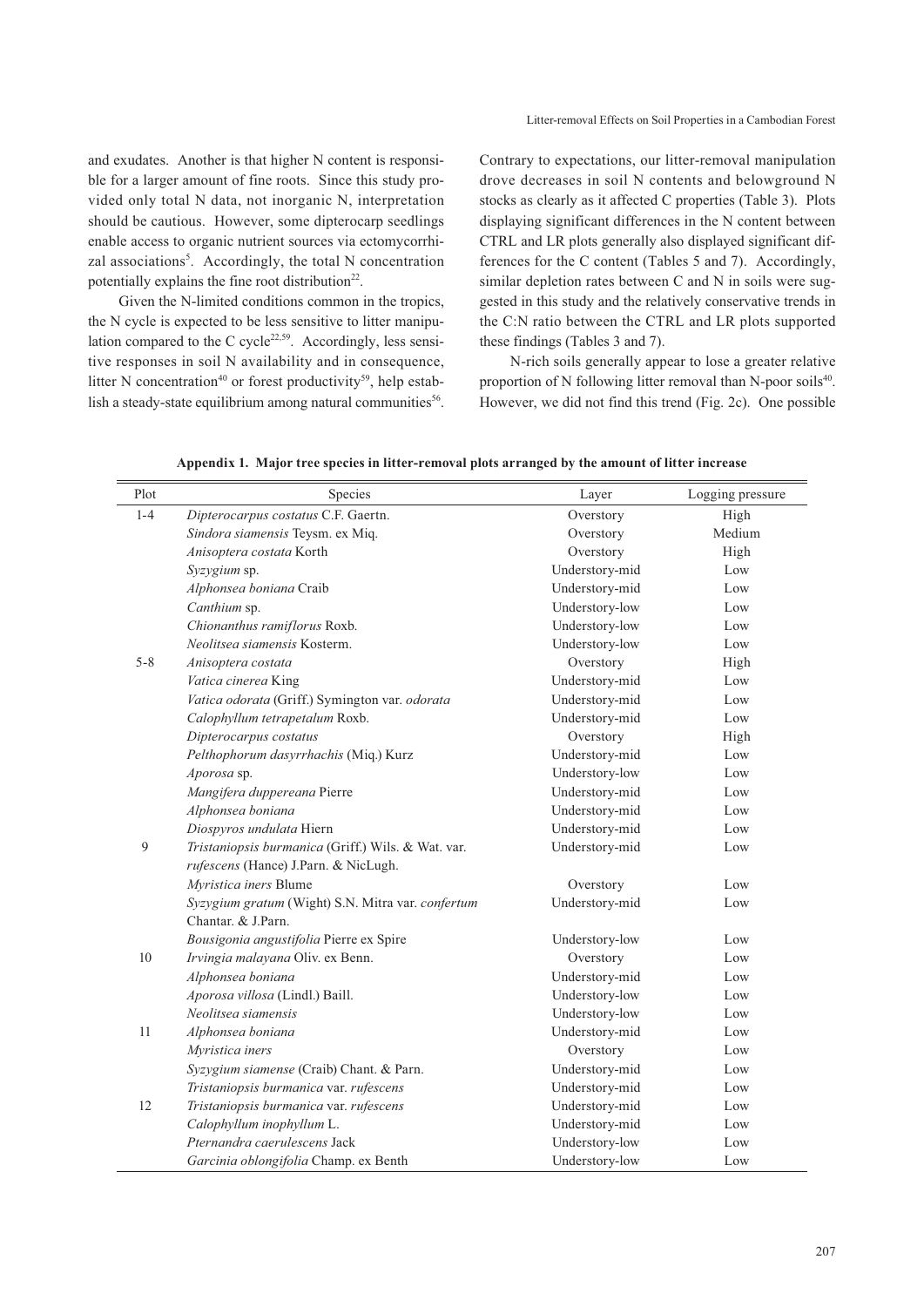explanation would be that all our plots belonged to N-poor soils. In addition, compared to the regression analysis of 30 previous litter removal studies<sup>40</sup>, our plots displayed much

more N depletion when standardized by the initial (CTRL) N concentration. Overall, the forest soil response to litterremoval manipulation was characterized by rapid decompo-

|                                            | Plot      | C content         |           |             | N content                 |                          |             |
|--------------------------------------------|-----------|-------------------|-----------|-------------|---------------------------|--------------------------|-------------|
|                                            | Sample    | [ $mg C g^{-1}$ ] |           |             | [ $mg \text{N } g^{-1}$ ] |                          |             |
| Item                                       | collected | Mean              | <b>SD</b> | $\mathbf n$ | Mean                      | <b>SD</b>                | $\mathbf n$ |
| L-layer (fresh leaf litter)                |           |                   |           |             |                           |                          |             |
| Overstory species                          |           |                   |           |             |                           |                          |             |
| Dipterocarpus costatus                     | $1 - 8$   | 509.3             |           | 1           | 9.5                       | $\overline{\phantom{a}}$ | 1           |
| Anisoptera costata                         | $1 - 8$   | 517.5             |           | 1           | 10.3                      |                          | 1           |
| Sindora siamensis                          | $1 - 8$   | 519.5             |           | 1           | 8.2                       |                          |             |
| Irvingia malayana                          | 9         | 467.6             |           | 1           | 7.3                       |                          |             |
| Myristica iners                            | 10        | 568.8             |           | 1           | 9.7                       |                          |             |
| Understory species                         |           |                   |           |             |                           |                          |             |
| Syzygium sp.                               | 10        | 538.2             |           | 1           | 6.0                       |                          | 1           |
| Tristaniopsis burmanica var. rufescens     | 10, 12    | 533.2             |           |             | 3.8                       |                          |             |
| The other                                  | $1 - 12$  | 506.8             | 17.7      | 12          | 9.6                       | 1.41                     | 12          |
| F-layer                                    | $1 - 12$  | 480.7             | 22.1      | 12          | 11.3                      | 2.02                     | 12          |
| <b>Branches</b>                            | $1 - 12$  | 511.8             | 14.7      | 3           | 6.9                       | 0.35                     | 3           |
| Reproductive organs                        | $1 - 12$  | 477.2             |           | 1           | 10.4                      |                          | 1           |
| Belowground                                |           |                   |           |             |                           |                          |             |
| Fine roots $\leq$ mm in diameter           | $1 - 12$  | 457.3             | 32.6      | 6           | 10.6                      | 1.55                     | 6           |
| Coarse roots $>2$ mm in diameter           | $1 - 12$  | 490.9             | 12.8      | 5           | 6.5                       | 0.61                     | 5           |
| Organic matter in soil $>2$ mm in diameter | $1 - 12$  | 378.8             | 35.8      | 6           | 7.8                       | 1.28                     | 6           |

**Appendix 3. Carbon (C) supply via fallen litter in the litter-removal (LR) subplots**

| Annual mean ( $\pm$ SD) [Mg C ha <sup>-1</sup> year <sup>-1</sup> ] <sup>#</sup> |                          |                          |                |                |                       |                |                    |  |  |  |  |
|----------------------------------------------------------------------------------|--------------------------|--------------------------|----------------|----------------|-----------------------|----------------|--------------------|--|--|--|--|
|                                                                                  |                          |                          | Leaves         |                | Branches <sup>†</sup> | Repro-         | Total <sup>†</sup> |  |  |  |  |
| Plot                                                                             | Overstory-               | Overstory-               | Understory     | Total          |                       | ductive        |                    |  |  |  |  |
|                                                                                  | logged                   | unlogged                 |                |                |                       | organs         |                    |  |  |  |  |
| $1 - 4$                                                                          | $2.1 \pm 0.2$            | $\overline{\phantom{a}}$ | $1.5 \pm 0.1$  | $3.2 \pm 0.2$  | $>0.2 \pm 0.2$        | $0.3 \pm 0.3$  | $>4.1 \pm 0.3$     |  |  |  |  |
| $5 - 8$                                                                          | $1.3 \pm 0.0$            | $\overline{\phantom{a}}$ | $2.0 \pm 0.1$  | $3.7 \pm 0.2$  | $>0.3 \pm 0.0$        | $0.1 \pm 0.0$  | $>3.7 \pm 0.2$     |  |  |  |  |
| 9                                                                                | $0.1 \pm 0.2$            | $2.7 \pm 1.5$            | $1.7 \pm 0.4$  | $4.5 \pm 1.0$  | $>0.1 \pm 0.1$        | $1.0 \pm 0.8$  | $>5.6 \pm 1.7$     |  |  |  |  |
| 10                                                                               | $\overline{\phantom{a}}$ | $0.6 \pm 0.0$            | $2.8 \pm 0.3$  | $3.4 \pm 0.3$  | $>0.2 \pm 0.2$        | $0.0 \pm 0.1$  | $>3.6 \pm 0.6$     |  |  |  |  |
| $11^{\dagger}$                                                                   | $>0 \pm 0$               | $>0.5 \pm 0.1$           | $>1.4 \pm 0.1$ | $>1.9 \pm 0.2$ | $>0 \pm 0$            | $>0.0 \pm 0.0$ | $>1.9 \pm 0.2$     |  |  |  |  |
| 12                                                                               | $\sim$                   | $0.0 \pm 0.0$            | $3.3 \pm 0.1$  | $3.3 \pm 0.1$  | $>0.1 \pm 0.1$        | $0.0 \pm 0.0$  | $>3.4 \pm 0.0$     |  |  |  |  |

## Total during the litter removal experiment [Mg C ha<sup>-1</sup>]

|                | Leaves                   |                          |            |       | Branches <sup>†</sup> | Repro-  | Total <sup>†</sup> | Experi- |
|----------------|--------------------------|--------------------------|------------|-------|-----------------------|---------|--------------------|---------|
| Plot           | Overstory-               | Overstory-               | Understory | Total |                       | ductive |                    | mental  |
|                | logged                   | unlogged                 |            |       |                       | organs  |                    | period  |
| $1 - 4$        | 9.8                      | $\overline{\phantom{0}}$ | 6.8        | 16.7  | >0.8                  | 1.6     | >19.1              | 4.4     |
| $5 - 8$        | 2.5                      | $\overline{\phantom{0}}$ | 3.9        | 6.5   | >0.6                  | 0.2     | >7.3               |         |
| 9              | 0.3                      | 5.4                      | 3.3        | 9.0   | >0.2                  | 2.1     | >11.3              |         |
| 10             | $\overline{\phantom{a}}$ | 1.2                      | 5.7        | 6.9   | >0.3                  | 0.1     | >7.3               |         |
| $11^{\dagger}$ | >0                       | >0.9                     | >2.8       | >3.7  | >0                    | >0.0    | >3.7               |         |
| 12             | $\overline{\phantom{0}}$ | 0.0                      | 6.6        | 6.6   | >0.2                  | 0.0     | >6.7               |         |

# The annual average for plots 1-4 was calculated for 4 years from March 2005 to February 2009. The data for the first 5 months of the experiment were omitted from the average calculation.

† The amounts of branches for all subplots were underestimated because of mistreatment of the collected samples, and the values for plot 11 were also underestimated because one litter sample was missing (10-20 December, 2008).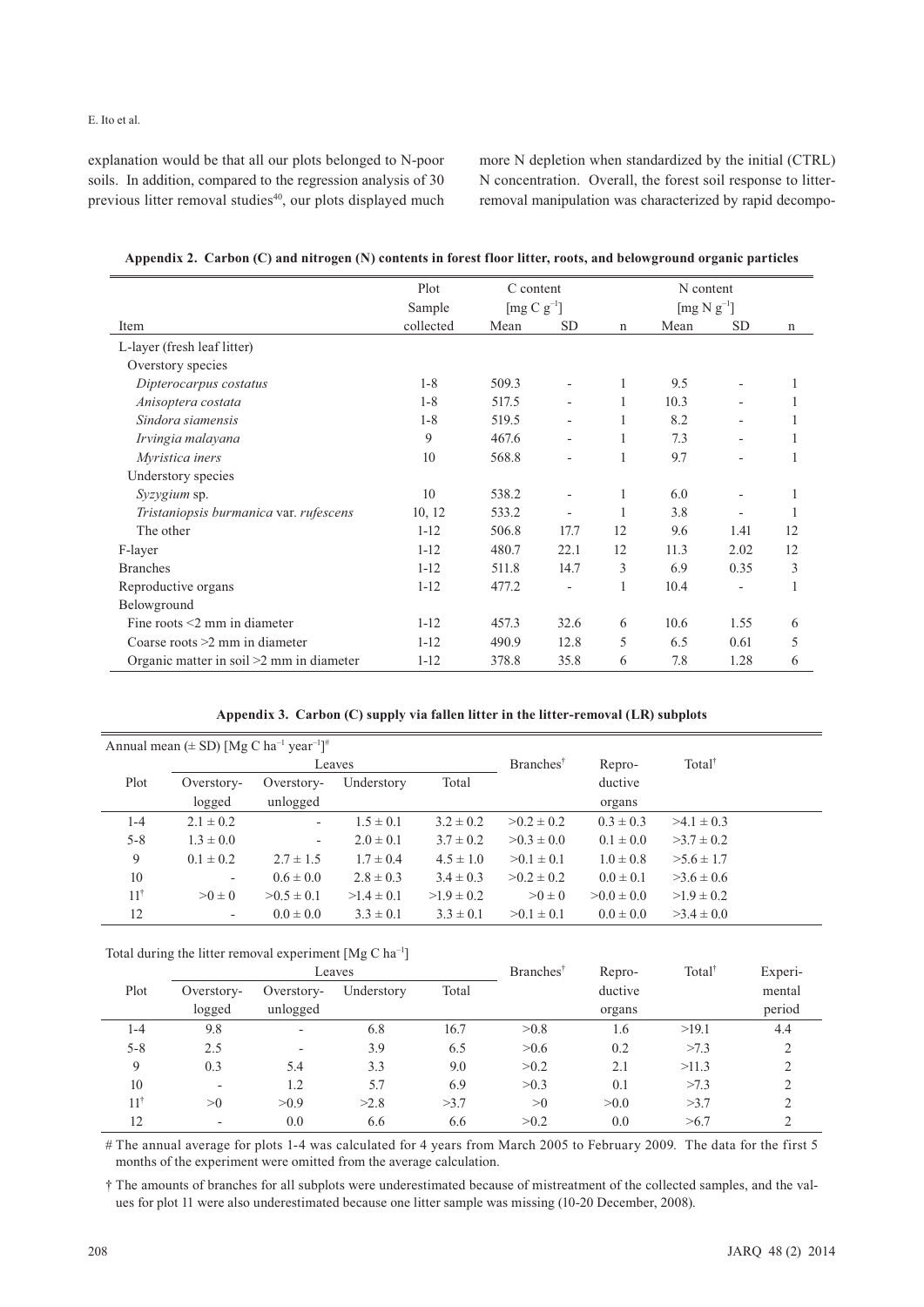sition, possibly accelerated by a tropical climate and a low attenuation capacity for N retention.

# **Conclusions and future remarks**

Collectively, our results suggest that seasonal tropical forest soil physicochemical soil properties are very sensitive to changes in litter inputs, much like wet tropical forests. We found a difference in response to litter manipulation between bulk density (when changes were rapid and reached the upper limits of soil compaction within 2 years) and soil C and N contents (when changes lasted over 2 years). Decomposition rates of soil-stored C and N seemed to vary considerably among plots, while C and N depletion rates were similar within each plot, suggesting less attenuation capacity for N retention despite N-poor soils. These findings may provide insights to mediate the impacts of forest degradation, whereby moves to recover adequate litter supply, probably by understory trees occupying the gaps, are required as soon as possible, before the upper limit of soil compaction is reached.

This study also highlights the quantitative linkage between litter supply, standing floor litter, and soil C properties, indicating that the spatial variation in the C cycle is likely attributable to decomposition rates, rather than the quantity of litter supply. Less understood is the role of roots in minimizing soil compaction and C (N) response to changes in litter inputs, particularly in root growth changes with the concurrent alteration in soil moisture and nutrient availability. In this context, we illustrated the importance of a process-based understanding of physicochemical soil properties, soil degradation, and recovery following disturbance to determine whether a given human impact is within a forest's recoverable limits.

#### **Acknowledgments**

The authors are deeply indebted to the director of Forestry Administration at the Ministry of Agriculture, Forestry and Fisheries for permission to undertake field research and transport samples. We also thank Dr. J. F. Maxwell, CMU Herbarium, Chiang Mai, Thailand, for identifying specimens.

# **References**

- 1. Ampoorter, E. et al. (2010) Assessing the effects of initial soil characteristics, machine mass and traffic intensity on forest soil compaction. *For. Ecol. Manage.*, **260**, 1664-1676.
- 2. Araki, M. et al. (2008) Seasonal fluctuation of groundwater in an evergreen forest, central Cambodia: experiments and two-dimensional numerical analysis. *Paddy Water Environ*., **6**, 37-46.
- 3. Araki, M. & Ito, E. (2009) Dry evergreen forests in central

flat lowland areas of Cambodia and site environment conditions. *Jpn. J. For. Environ.*, **51**, 1-11 [in Japanese with English summary].

- 4. Bond-Lamberty, B. & Thomson, A. (2010) Temperatureassociated increases in the global soil respiration record. *Nature*, **464**, 579-581.
- 5. Brearley, F. Q. et al. (2003) Nutrients obtained from leaf litter can improve the growth of dipterocarp seedlings. *New Phytol.*, **160**, 101-110.
- 6. Chann, S. et al. (2011) Interannual variation in the evapotranspiration of an evergreen forest in Kampong Thom, central Cambodia. *In* Proceedings of International Workshop on Forest Research in Cambodia, November 2011, Phnom Penh, Cambodia, 21-24.
- 7. Dixon, R. K. et al. (1994) Carbon pools and flux of global forest ecosystems. *Science*, **263**, 185.
- 8. FAO (2010) *Global forest resources assessment 2010.* FAO, Rome. http://www.fao.org/forestry/fra/fra2010/en/.
- 9. FAO (2011) *State of the World's Forests 2011*. FAO, Rome. http://www.fao.org/docrep/013/i2000e/i2000e00.htm.
- 10. Forestry Administration et al. (2008) *Cambodia forest cover, Forest cover map change 2002-2006*. Forestry administration, Kingdom of Cambodia.
- 11. GOFC-GOLD (2009) *Reducing greenhouse gas emissions from deforestation and degradation in developing countries: a sourcebook of methods and procedures for monitoring, measuring and reporting, GOFC-GOLD Report version COP14-2, 48.*
- 12. Hashimoto, S. (2005) Temperature sensitivity of soil  $CO<sub>2</sub>$ production in a tropical hill evergreen forest in northern Thailand. *J. For. Res.*, **10**, 497-503.
- 13. IPCC (2000) Land use, land-use change and forestry. *In* A Special Report of the Intergovernmental Panel on Climate Change, eds. Watson, R. T. et al., Cambridge University Press, Cambridge.
- 14. Ito, E. et al. (2002) Soil factors affecting the decline of *Cryptomeria japonica* forest in Kanto plains, Japan. *Jpn. J. For. Environ.*, **44**, 37-44 [in Japanese with English summary].
- 15. Jha, P. & Mohapatra, K. P. (2010) Leaf litterfall, fine root production and turnover in four major tree species of the semi-arid region of India. *Plant Soil*, **326**, 481-491.
- 16. Kabeya, N. et al. (2008) Preliminary study of flow regimes and stream water residence times in multi-scale forested watersheds of central Cambodia. *Paddy Water Environ*., **6**, 25-35.
- 17. Kaspari, M. & Yanoviak, S. P. (2009) Biogeochemistry and the structure of tropical brown food webs. *Ecology*, **90**, 3342- 3351.
- 18. Kavvadias, V. A. et al. (2001) Litterfall, litter accumulation and litter decomposition rates in four forest ecosystems in northern Greece. *For. Ecol. Manage*., **144**, 113-127.
- 19. Kiyono, Y. et al. (2010) Carbon stock estimation by forest measurement contributing to sustainable forest management in Cambodia. *JARQ*, **44**, 81-92.
- 20. Kiyono, Y. et al. (2011) Practicalities of non-destructive methodologies in monitoring anthropogenic greenhouse gas emissions from tropical forests under the influence of human intervention. *JARQ*, **45**, 233-242.
- 21. Kozlowski, T. T. (1999) Soil compaction and growth of woody plants. *Scand. J. For. Res.*, **14**, 596-619.
- 22. Leff, J. W. et al. (2012) Experimental litterfall manipulation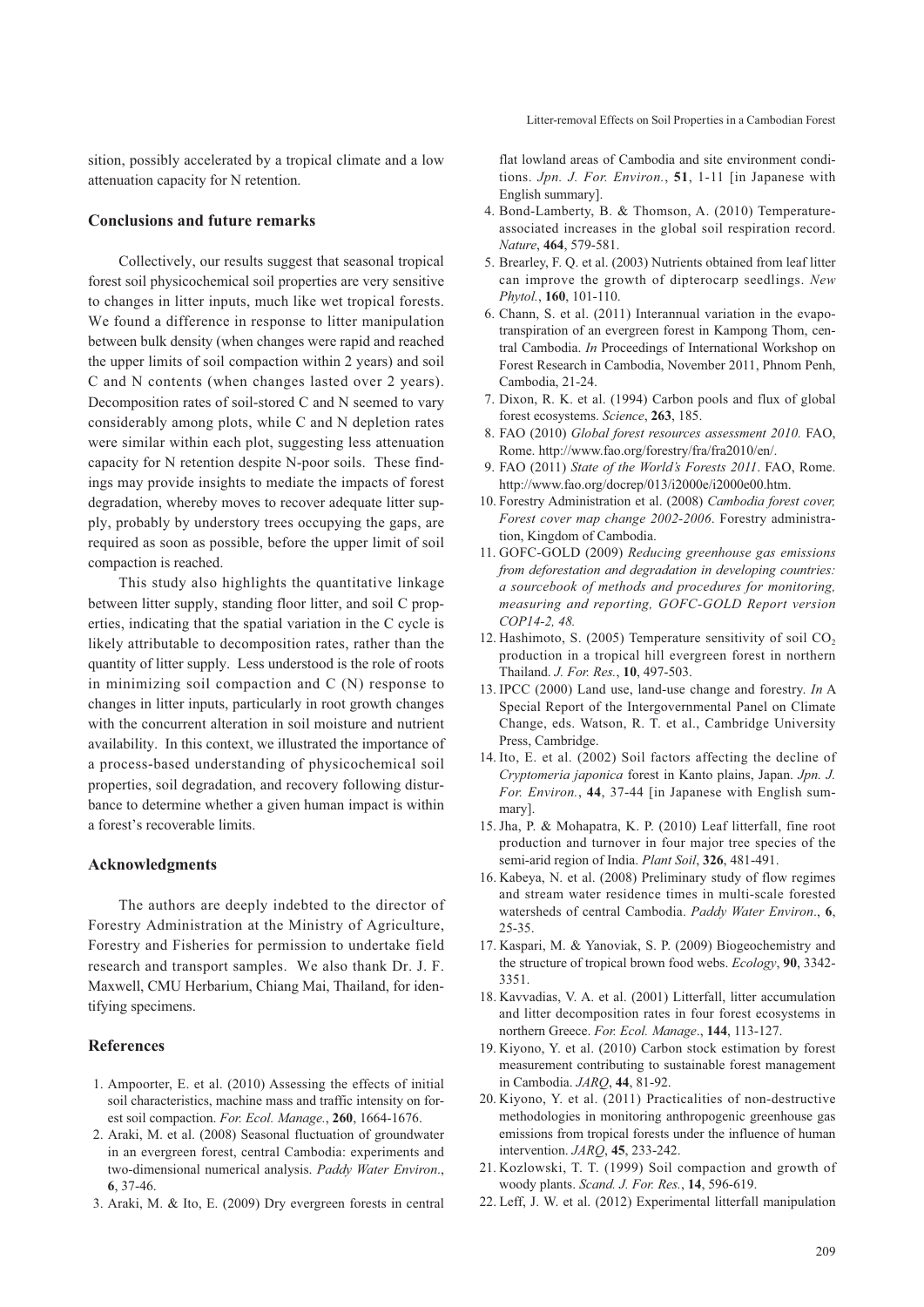drives large and rapid changes in soil carbon cycling in a wet tropical forest. *Global Change Biol.*, **18**, 2969-2979.

- 23. Marthews, T. R. et al. (2008) Soil drying in a tropical forest: three distinct environments controlled by gap size. *Ecol. Model.*, **216**, 369-384.
- 24. Matangaran, J. R. (2006) The recovery of soil compaction in the selection logged over area at Tokyo University Forest in Hokkaido. *J. Jpn. For. Eng. Soc.*, **21**, 79-82.
- 25. Miura, S. et al. (2002) Transport rates of surface materials on steep forested slopes induced by raindrop splash erosion. *J. For. Res.*, **7**, 201-211.
- 26. Miura, S. et al. (2003) Protective effect of floor cover against soil erosion on steep slopes forested with *Chamaecyparis obtusa* (hinoki) and other species. *J. For. Res.*, **8**, 27-35.
- 27. Murdiyarso, D. et al. (2008) How do we measure and monitor forest degradation? *In* Moving Ahead with REDD: issues, options, and implications, ed. Angelsen, A., CIFOR, Bogor, 99-106. http://www.cifor.cgiar.org/publications/pdf\_files/ Books/BAngelsen0801.pdf.
- 28. Nang, K. et al. (2012) Determination of seasonal change from dry to rainy using wind and precipitation data -Case study of Kampong Thom, central Cambodia-. *In* Proceedings of International Workshop on Forest Watershed Environment Research in Cambodia 2012, November 2012, Phnom Penh, Cambodia, 11-14.
- 29. Ohnuki, Y. et al. (2008a) Distribution and characteristics of soil thickness and effects upon water storage in forested areas of Cambodia. *Hydrol. Process,* **22**, 1272-1280.
- 30. Ohnuki, Y. et al. (2008b) Seasonal change in thick regolith hardness and water content in a dry evergreen forest in Kampong Thom Province, Cambodia. *Geoderma,* **146**, 94- 101.
- 31. Ohnuki, Y. et al. (2010) Sediment discharge through buffer zones in a tropical rainforest of Peninsular Malaysia. *JARQ*, **44**, 187-196.
- 32. Page-Dumroese, D. S. (2006) Soil physical property changes at the North American Long-Term Soil Productivity study sites: 1 and 5 years after compaction. *Can. J. For. Res.*, **36**, 551-564.
- 33. Parsons, S. A. et al. (2012) Regional patterns and controls of leaf decomposition in Australian tropical rainforests. *Austral Ecol.*, **37**, 845-854.
- 34. Pooma, R. (2002) Further notes on Thai Dipterocarpaceae. *Thai For. Bull. (Bot.)*, **30**, 7-27.
- 35. Powers, R. F. (2005) The North American long-term soil productivity experiment: findings from the first decade of research. *For. Ecol. Manage*., **220**, 31-50.
- 36. Powers, J. S. et al. (2009) Decomposition in tropical forests: a pan-tropical study of the effects of litter type, litter placement and mesofaunal exclusion across a precipitation gradient. *J. Ecol.*, **97**, 801-811.
- 37. Pragasan, L. A. & Parthasarathy, N. (2005) Litter production in tropical dry evergreen forests of south India in relation to season, plant life-forms and physiognomic groups. *Curr. Sci*., **88**, 1255-1263.
- 38. Samreth V. et al. (2012) Tree biomass carbon stock estimation using permanent sampling plot data in different types of seasonal forests in Cambodia. *JARQ*, **46**, 187-192.
- 39. Sawada, H. et al. (2007) *Forest environments in the Mekong River basin*. Springer, Tokyo, pp. 299.
- 40. Sayer E. J. (2006) Using experimental manipulation to assess the roles of leaf litter in the functioning of forest ecosystems.

*Biol. Rev. Camb. Philos. Soc.*, **81**, 1-31.

- 41. Sayer, E. J. et al. (2007) Increased litterfall in tropical forests boosts the transfer of soil CO<sub>2</sub> to the atmosphere. *PLoS One*, **2**, e1299.
- 42. Sayer, E. J. & Tanner, E. V. J. (2010) Experimental investigation of the importance of litterfall in lowland semi-evergreen tropical forest nutrient cycling. *J. Ecol.*, **98**, 1052-1062.
- 43. Sayer, E. J. et al. (2011) Soil carbon release enhanced by increased tropical forest litterfall. *Nat. Clim. Change*, **1**, 304- 307.
- 44. Sundarapandian, S. M. & Swamy, P. S. (1999) Litter production and leaf-litter decomposition of selected tree species in tropical forests at Kodayar in the Western Ghats, India. *For. Ecol. Manage.*, **123**, 231-244.
- 45. Takeda, H. (1984) Comparison of decomposition rates of several tree leaf litter in a tropical forest in the north-east Thailand. *Jap. J. Ecol.*, **34**, 311-319.
- 46. Tani, A. et al. (2007) Principal forest types of three regions of Cambodia: Kampong Thom, Kratie, and Mondolkiri. *In* Forest environments in the Mekong River basin, eds. Sawada, H. et al., Springer, Tokyo, 201-213.
- 47. Toriyama, J. et al. (2007) Acrisols and adjacent soils under four different forest types in central Cambodia. *Pedologist*, **51**, 35-49.
- 48. Toriyama, J. et al. (2008) Comparison of soil physical properties in evergreen and deciduous forests in central Cambodia. *J. For. Res*., **13**, 15-24.
- 49. Toriyama, J. et al. (2010a) Physicochemical characteristics of plinthic and non-plinthic soils in dry deciduous forests on the east bank of Mekong, Cambodia. *Pedologist* , **54**, 2-10.
- 50. Toriyama, J. et al. (2010b) Ground-based study on soil carbon stock in forests and rubber plantations in Cambodia. *In* International Symposium on Forest Monitoring Methodologies for Addressing Climate Change Using ALOS PALSAR, IPB, Bogor, No. 13.
- 51. Toriyama, J. et al. (2011a) Soil pore characteristics of evergreen and deciduous forests of the tropical monsoon region in Cambodia. *Hydrol. Process.*, **25, 7**14-726.
- 52. Toriyama, J. et al. (2011b) Comparison of depth- and massbased approaches for estimating changes in forest soil carbon stocks: A case study in young plantations and secondary forests in West Java, Indonesia. *For. Ecol. Manage.*, **262**, 1659- 1667.
- 53. Toriyama, J. et al. (2011c) Soil carbon stock in tropical monsoon forests in Cambodia. *JARQ*, **45**, 309-316.
- 54. Vasconcelos, S. S. et al. (2004) Moisture and substrate availability constrain soil trace gas fluxes in an eastern Amazonian regrowth forest. *Global Biogeochem. Cy.*, **18**.
- 55. Veneklaas, E. J. (1991) Litterfall and nutrient fluxes in two montane tropical rain forests, Colombia. *J. Trop. Ecol.*, **7**, 319-336.
- 56. Villalobos-Vega, R. et al. (2011) Leaf-litter manipulations alter soil physicochemical properties and tree growth in a Neotropical savanna. *Plant Soil*, **346**, 385-397.
- 57. Vitousek, P. M. (1982) Nutrient cycling and nutrient use efficiency. *Amer. Natural.*. **119**, 553-572.
- 58. Wakita, K. et al. (2004) *Digital Geologic Map of East and Southeast Asia, Digital Geoscience Map G-2*. Geological Survey of Japan, AIST: Tsukuba.
- 59. Wood, T. E. et al. (2009) Rain forest nutrient cycling and productivity in response to large-scale litter manipulation. *Ecology*, **90**, 109-121.